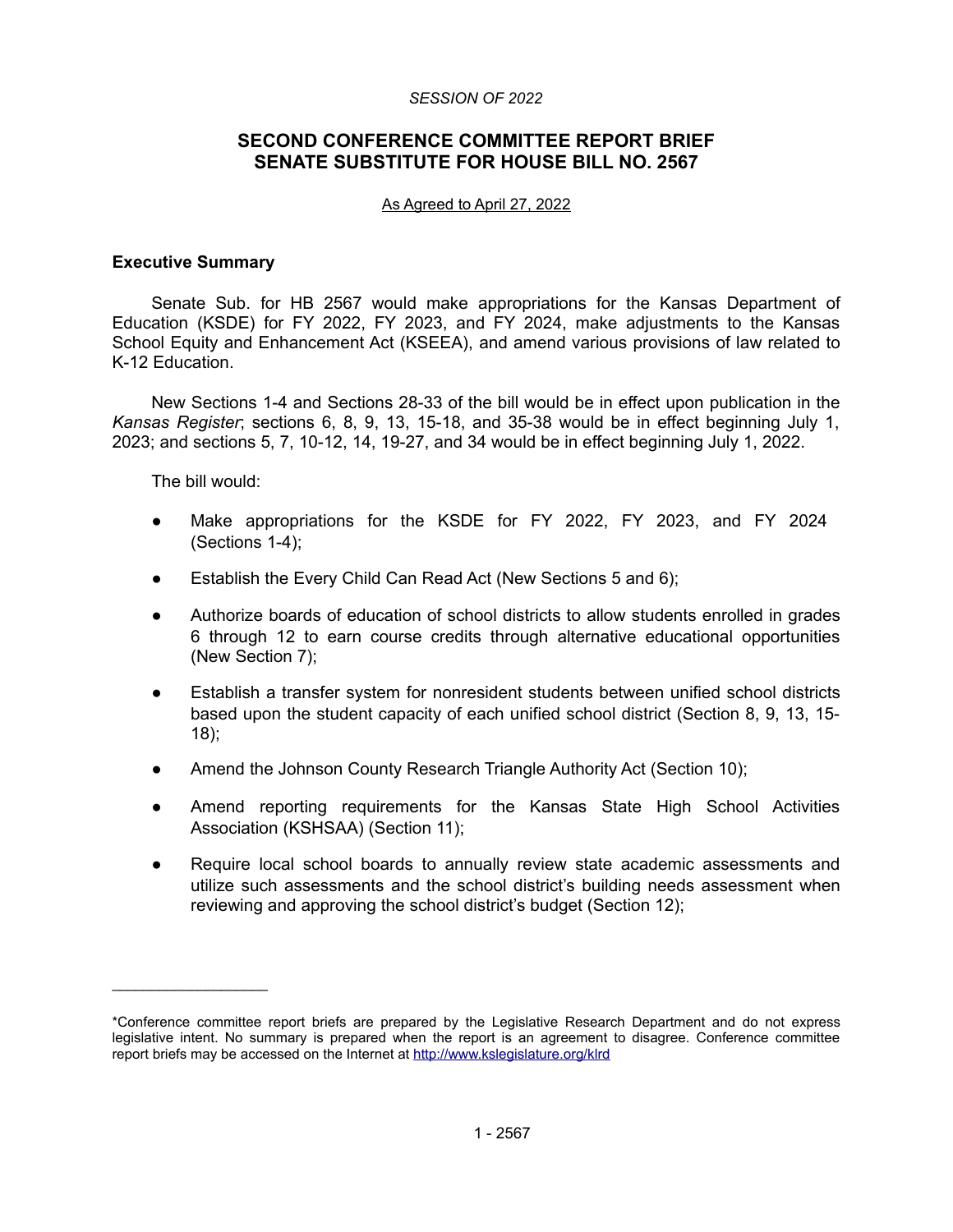- Amend the compulsory school attendance statute to consider students enrolled in a combination of public and private school during the required periods of time as compliant with compulsory attendance requirements (Section 14);
- Amend the Virtual School Act to prohibit any virtual school from offering or providing any financial incentive for a student to enroll in a virtual school (Section 19);
- Amend the Virtual School Act to require that a virtual school's graduation rate shall only include those students who enrolled in a virtual school with sufficient credits to be expected to graduate in the same school year as such student's cohort group (Section 19);
- Amend the virtual school finance system to provide funding on a per-course basis for a student who is 19 years of age and under and meets other certain requirements (Section 20);
- Amend the Tax Credit for Low Income Students Scholarship Program (Section 21);
- Amend the calculation of local foundation aid within the KSEEA by removing federal impact aid from the formula and amend the calculation of capital improvement state aid (Sections 22 and 23);
- Amend the school and school district accountability reports law and require KSDE to prepare and submit to the Governor and the Legislature a summary report regarding student achievement (Section 24);
- Establish the Capital Improvement State Aid Fund and identify transfers as revenue transfers from the State General Fund (Sections 25 and 26);
- Amend the Kansas Promise Scholarship Act (Sections 28-33);
- Amend parental notification and consent requirements regarding nonacademic tests, questionnaires, surveys, or examinations regarding a student's personal and private attitudes, values, beliefs, or practices (Section 28); and
- Establish educational benefits for dependents or spouses of certain first responders and military personnel (Section 34).

# *Appropriations for FY 2022, FY 2023, and FY 2024 (New Sections 1-3)*

# *FY 2022 (New Section 1)*

The bill would appropriate the following from the State General Fund (SGF) in FY 2022 for KSDE:

- \$178,986 for the Education Superhighway; and
- \$10.3 million for Supplemental State Aid.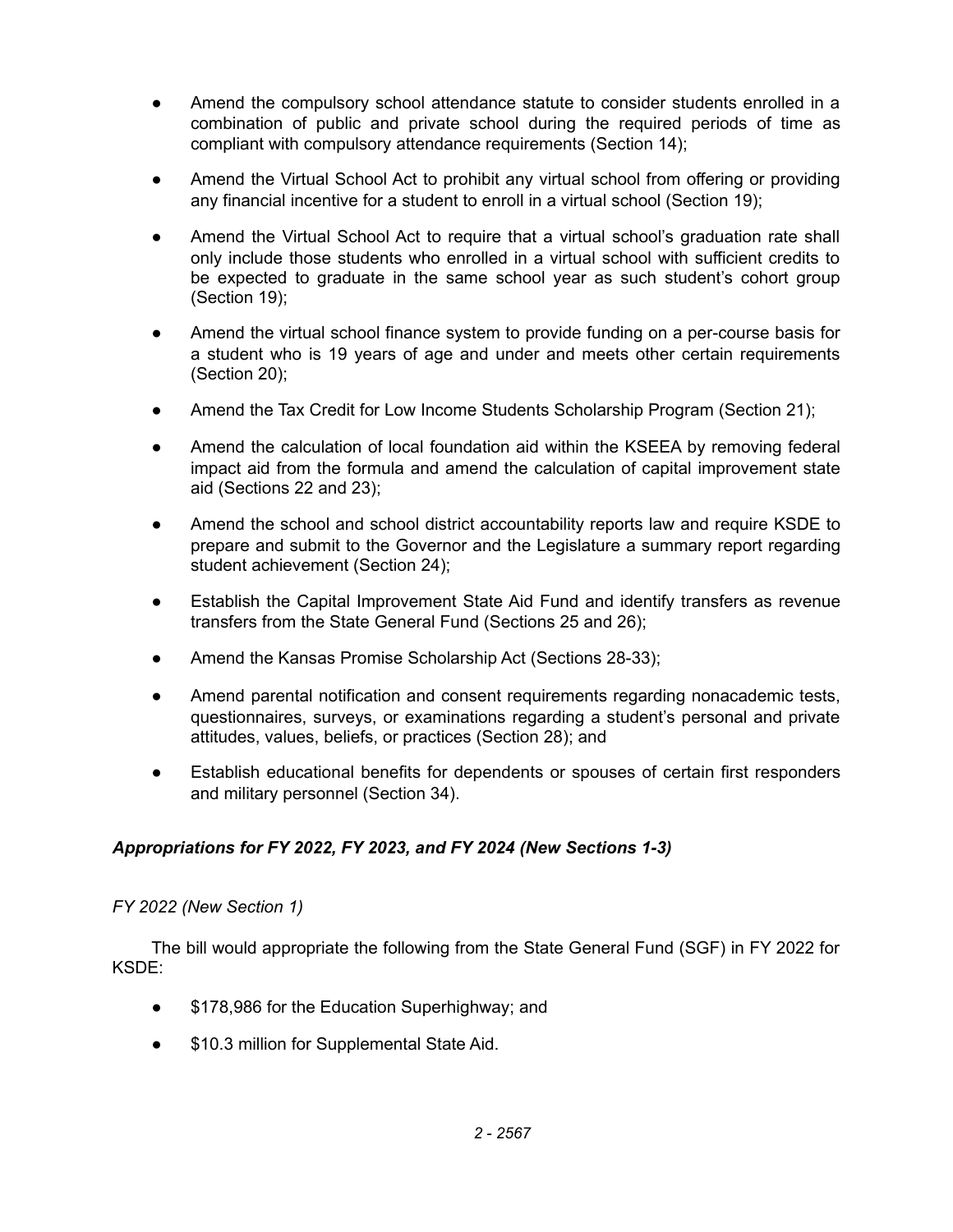The bill would modify the SGF appropriation, in FY 2022, for KSDE. The bill would lapse the following moneys appropriated from the SGF in FY 2022:

- \$25,749 for operating expenditures;
- \$7.8 million for the Kansas Public Employees Retirement System (KPERS) non-Unified School Districts (USDs);
- \$24.0 million for the KPERS-USDs; and
- \$58.6 million for State Foundation Aid in FY 2022.

# *FY 2023 (New Sections 2 and 3)*

The bill would appropriate \$6.4 billion, including \$4.2 billion SGF, for FY 2023 for KSDE. This would include \$5.3 billion, including \$4.2 billion SGF, for the major categories of school finance, KPERS-USDs, and KPERS-non-USDs. Appropriations from the SGF would include the following:

- \$14.2 million for operating expenditures;
- \$157.3 million for State Foundation Aid;
- \$54.0 million for Supplemental State Aid;
- \$80,000 for Center for READing;
- \$37.7 million for KPERS-non-USDs;
- \$520.8 million for KPERS-USDs;
- \$2.8 million for the ACT and WorkKeys Assessments Program;
- \$10.5 million for the Mental Health Intervention Team Pilot Program;
- \$300,000 for the Juvenile Transitional Crisis Center Pilot;
- \$67,700 for Education Commission of the States dues;
- \$10,000 for the School Safety Hotline;
- \$5.1 million for the School District Juvenile Detention Facilities and Flint Hills Job Corps Center Grants;
- \$2.5 million for School Food Assistance;
- \$1.3 million for the Mentor Teacher Program;
- \$110,000 for Educable Deaf-blind and Severely Handicapped Children's Programs Aid;
- \$520.4 million for Special Education Services Aid;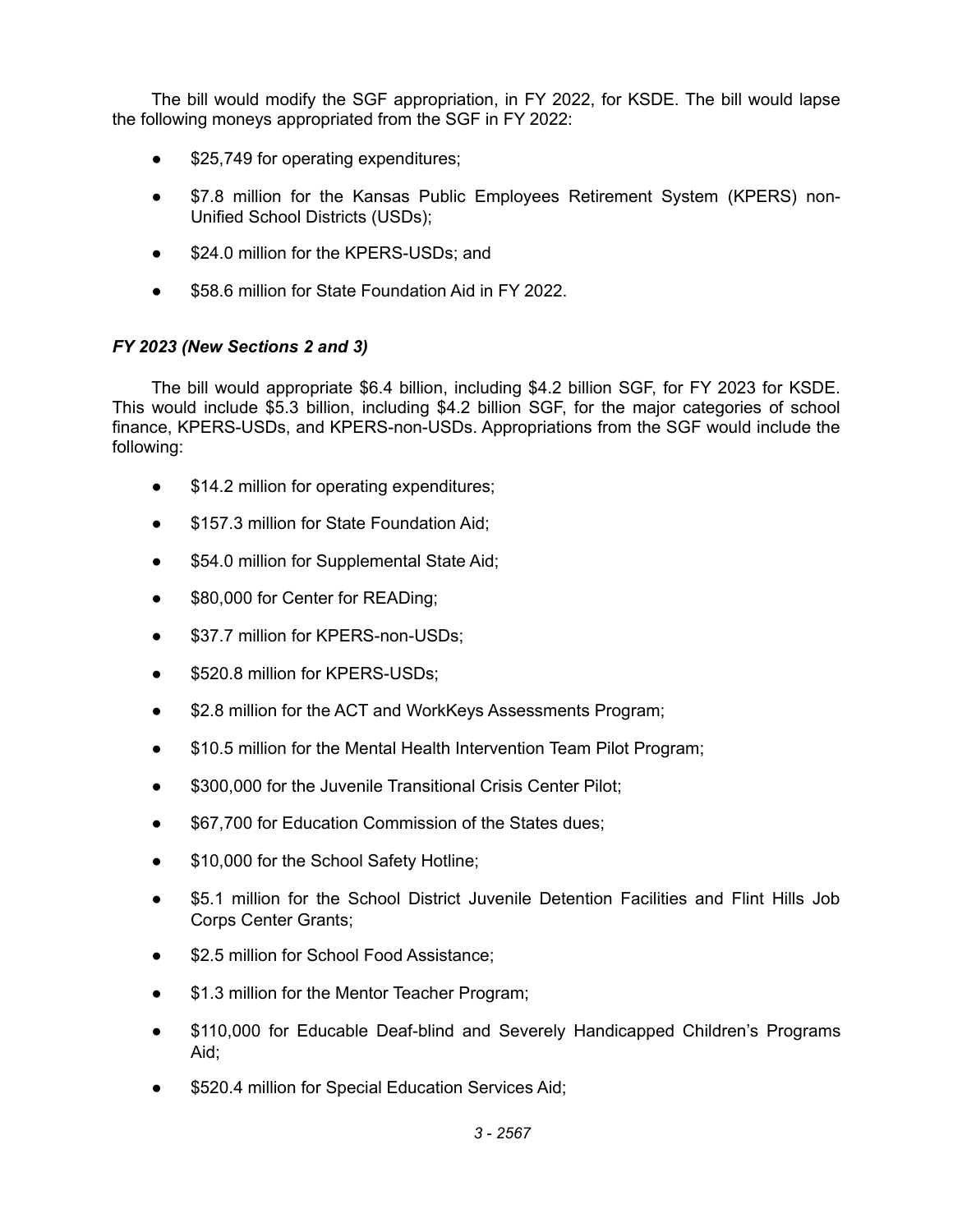- \$360,693 for Governor's Teaching Excellence Scholarships and Awards;
- \$1.8 million for Professional Development State Aid;
- \$4.0 million for a virtual math program (SGF moneys would lapse if American Rescue Plan Act (ARPA) funds are available)
- \$1.0 million for Computer Science Education Advancement Grants;
- \$40,000 for the Computer Technical Education Pilot;
- \$1.5 million for Career and Technical Education Transportation; and
- \$4.0 million for School Safety and Security Grants.

The bill would also appropriate \$1.0 million from federal ARPA funds through the Office of the Governor for School Safety and Security Grants for FY 2023.The bill would allow school districts to expend school safety and security grants for salaries and wages related to newly created school resource officer positions in addition to existing allowable purposes.

The bill would also appropriate funding from several no-limit special revenue funds, including federal funds, and fee funds. The bill would appropriate the following from the Children's Initiatives Fund (CIF):

- \$375,000 for the Children's Cabinet Accountability Fund;
- \$20.7 million for CIF grants;
- \$8.4 million for the Parent Education Program, also known as Parents as Teachers;
- \$4.2 million for the Pre-K Pilot Program;
- \$1.4 million for Early Childhood Infrastructure; and
- \$500,000 for the Dolly Parton Imagination Library.

The bill would also provide for the following transfers:

- \$50,000 on July 1, 2022, or as soon as moneys are available, from the Family Children Trust Account of the Family Children Investment Fund of the KSDE to the Communities in Schools Program Fund of the KSDE;
- \$550,000 on March 30, 2023, and \$550,000 on June 30, 2023, from the State Safety Fund to the SGF to reimburse costs associated with services provided by other state agencies on behalf of KSDE;
- \$73,750, quarterly, from the State Highway Fund of the Department of Transportation to the School Bus Safety Fund of KSDE;
- An amount certified by the Commissioner of Education from the Motorcycle Safety Fund of the KSDE to the Motorcycle Safety Fund of the State Board of Regents, to cover costs of driver's license programs conducted by community colleges; and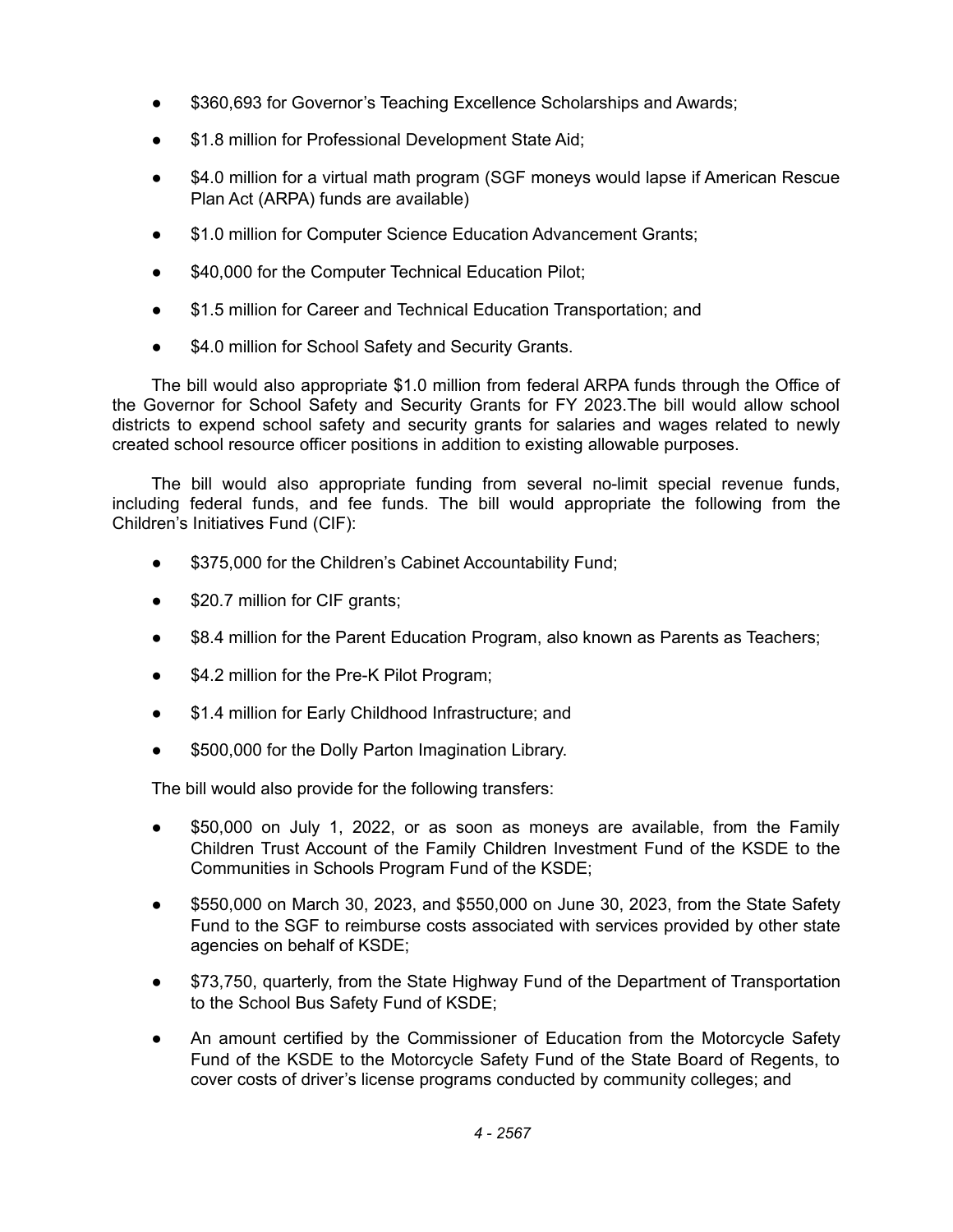\$70,000 from the Universal Service Administrative Company E-rate program federal fund in the State Board of Regents to the Education Technology Coordinator Fund of KSDE.

The bill would appropriate \$260,535 from the Kansas Endowment for Youth Fund for the Children's Cabinet administration.

The bill would also authorize the Commissioner of Education to transfer any part of an SGF appropriation for KSDE to another SGF appropriation in KSDE for FY 2023.

The bill would appropriate \$41.4 million from the Expanded Lottery Act Revenues Fund for KPERS-non-USDs.

The bill would appropriate \$4.0 million from federal ARPA funds in FY 2023 through the Office of the Governor for KSDE to implement a virtual math program to be made available to all school districts. The bill would specify that KSDE would be required to recommend use of the virtual math program to all school districts. The bill would also state that if ARPA funds were not available, the virtual math program would be funded with SGF moneys.

The bill would require the virtual math program to be customized to Kansas curriculum standards, be evidence-based, not impose any fee upon students, provide tutoring in multiple languages, provide professional development for the implementation of the program, and have been implemented in other states over the previous eight fiscal years.

All districts implementing a virtual math program would be required to track and report to KSDE twice during school year 2022-2023, as determined by KSDE, the number of attendance centers and students using a virtual math program, the number of students not using a virtual math program, the number of teachers participating in professional development provided by a virtual math program, and the effect of the program on student academic proficiency. KSDE would be required to submit a summary report to the House Committee on K-12 Education Budget and the Senate Committee on Education including a list of school districts and attendance centers that are using a virtual math program, a list of school districts and attendance centers not using a virtual math program, and a comparison between low-usage and high-usage school districts and attendance centers.

The bill would also increase virtual state aid from \$5,000 per full-time pupil to \$5,600 per full-time pupil and increase virtual state aid from \$1,700 per part-time pupil to \$2,800 per parttime pupil, beginning in FY 2023.

### *FY 2024 (New Section 4)*

The bill would appropriate from the SGF for FY 2024 \$2.6 billion for State Foundation Aid and \$568.2 million for Supplemental State Aid. The bill would also authorize expenditures from the State School District Finance Fund and the Mineral Production Education Fund. The bill would also appropriate \$2.0 million SGF for FY 2024 for the virtual math program.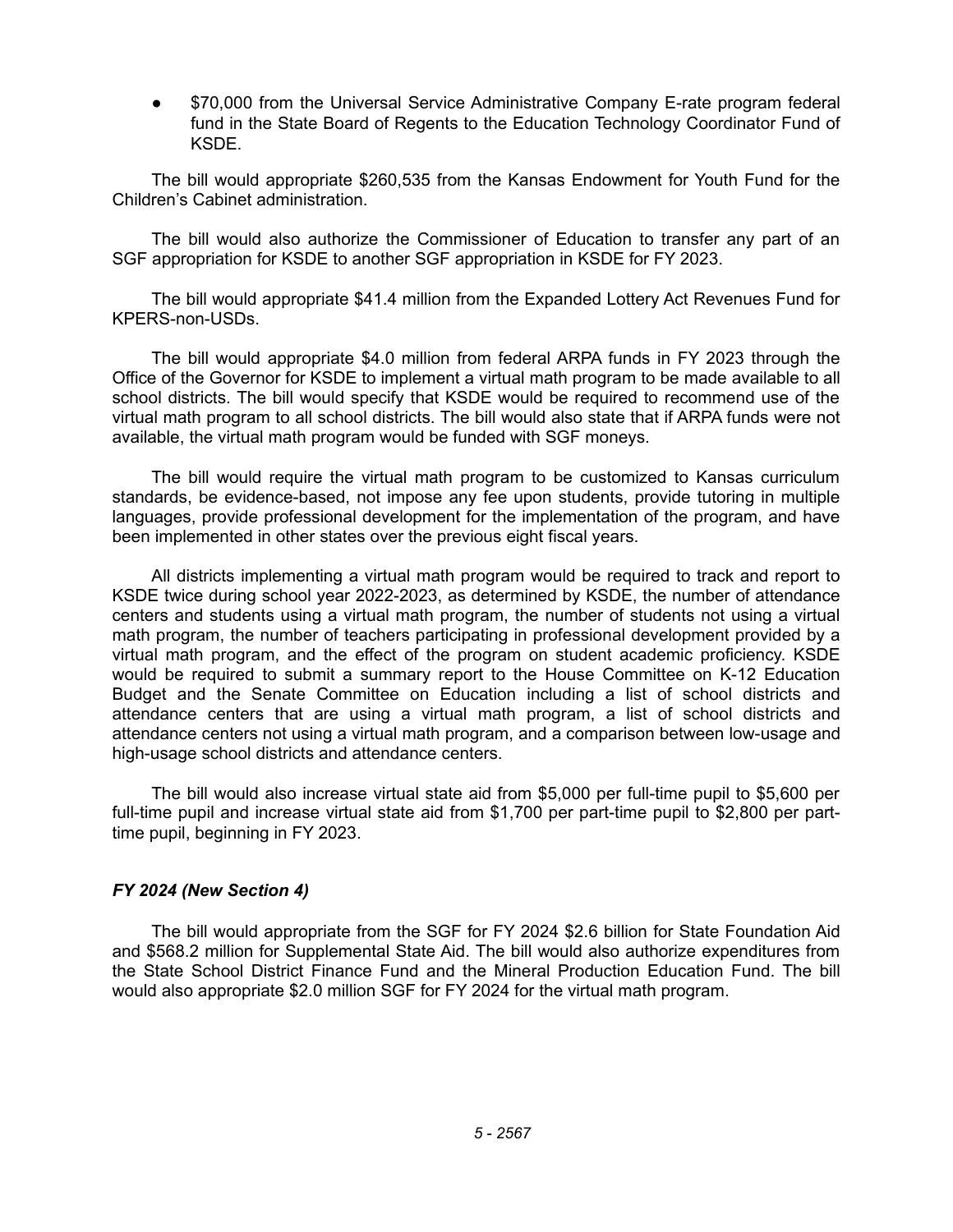# *Every Child Can Read Act (New Sections 5 and 6)*

# *Purpose (New Section 5)*

The bill would provide a legislative statement of intent regarding the promotion of academic achievement in schools.

## *Every Child Can Read Act (New Section 6)*

The bill would enact the Every Child Can Read Act to promote third-grade literacy initiatives. This section would require the board of education of each school district to provide opportunities for students to participate in targeted educational interventions. The bill would require literacy to be attained through the Science of Reading, evidence-based reading instruction, and necessary competencies to attain proficiency. Schools would be required to follow and use the framework of KSDE's Dyslexia Handbook.

Each school district would be required to ensure that the competencies are achieved through literacy instruction in:

- Phonics:
- Vocabulary development;
- Reading fluency; and
- Reading comprehension.

The bill would require each school district to measure student achievement through state assessments and through other universal screening and assessment tools that are approved by the local board of education, or by KSDE. School districts would be required to provide targeted and tiered interventions designed to match a student's individual needs through additional contact hours with the student, which may include additional one-on-one instruction, small group instruction, tutoring, or summer school.

Additionally, school districts would be required to ensure that each third-grade teacher communicates with the parents of each third-grade student at least once each semester regarding the student's individual deficiencies and any recommended interventions for such student. Such teacher- to-parent communication would be required to provide the parent with:

- A summary of the Every Child Can Read Act and the goals of the Act;
- The student's assessment data that pertains to literacy;
- Recommended interventions for the student; and
- How the school district tracks outcomes of those interventions.

The bill would also require each school district to annually report information regarding the school district's implementation of the Every Child Can Read Act to KSDE including: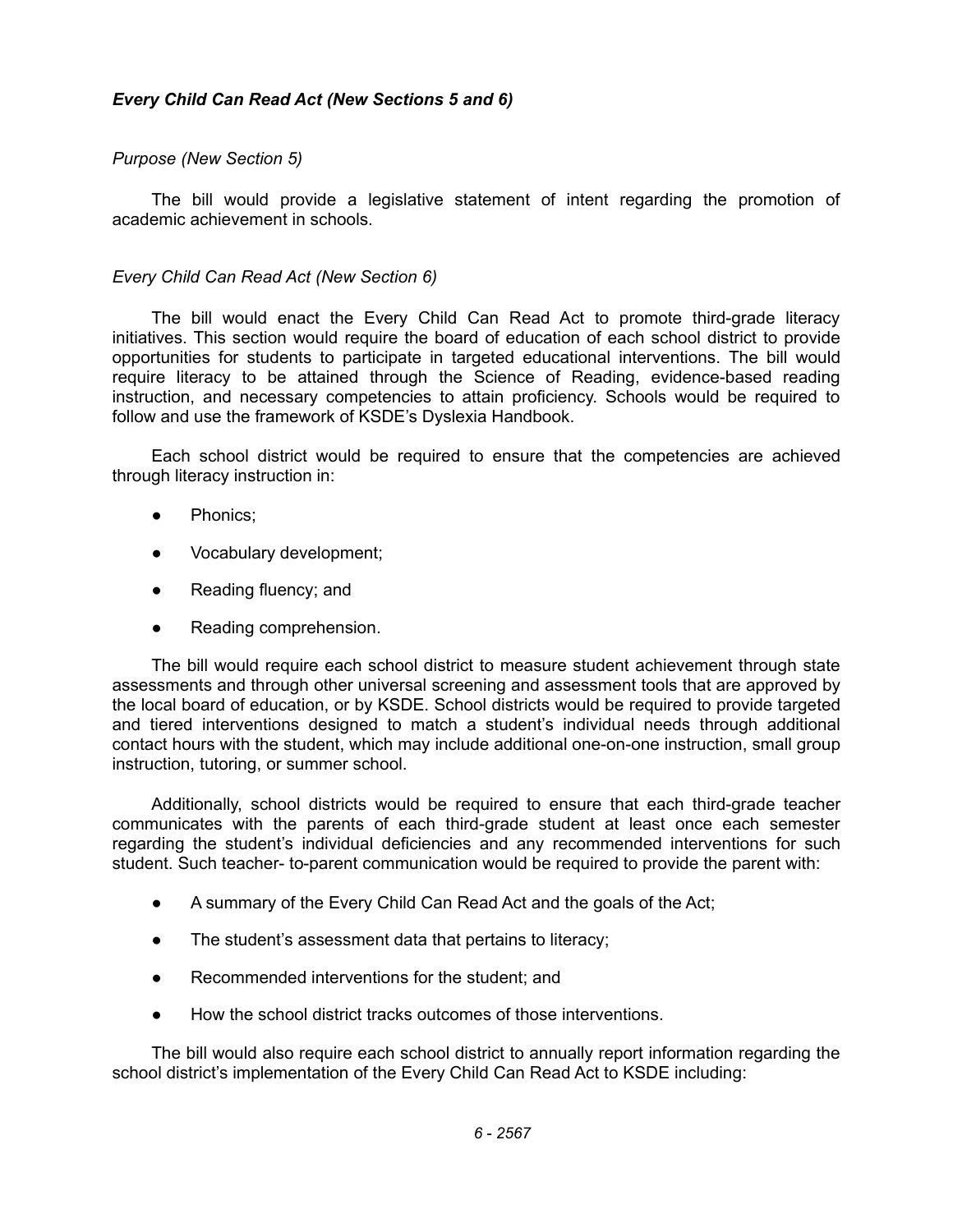- The school district's interventions and outcomes of such interventions;
- The number of third-grade students in the district;
- The screening and assessment data that the district is using to evaluate student progress in literacy; and
- The percentage of all students and student subgroups who are proficient, moving towards proficiency, or deficient.

The bill would require KSDE to annually submit a summary of such reports to the Governor and Legislature.

# *Alternative Educational Opportunities (New Section 7)*

The bill would authorize boards of education of school districts to adopt policies to allow students enrolled in grades 6 through 12 to earn course credits through alternative educational opportunities with sponsoring entities. The bill would define the following terms:

"Alternative educational opportunity" would mean the instruction that primarily occurs outside the classroom with a sponsoring entity; and

"Sponsoring entity" would mean a business, not-for-profit organization, nonprofit organization, trade association, parent of a student, teacher, or administrator that partners with a school district to provide an alternative educational opportunity to students.

# *Alternative Education Policy*

The bill would require a school district's policy to establish the following:

- Eligibility requirements for sponsoring entities;
- Requirements for the provision of alternative educational opportunities by sponsoring entities;
- Procedures for a sponsoring entity to submit a proposal to the school district to provide an additional educational opportunity to students;
- Criteria the school district will use to evaluate proposals; and
- Course credit that may be earned through the alternative educational opportunity.

#### *Alternative Education Proposals*

The bill would authorize a school district to accept a proposal from a sponsoring entity if the alternative education opportunity: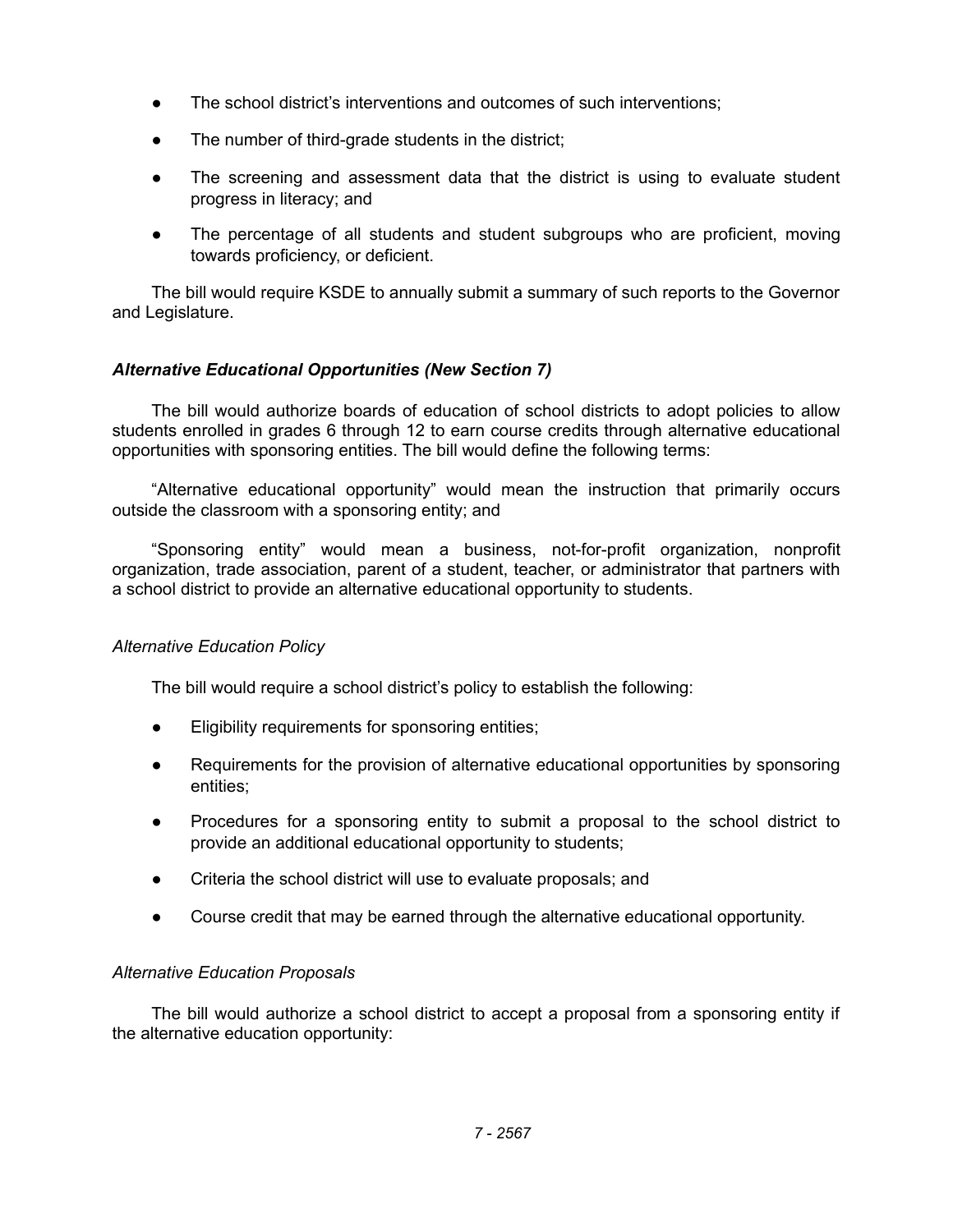- Provides an additional learning opportunity through a work-based, preapprenticeship, apprenticeship, internship, industry certification, or community program; and
	- Is approved by the State Board of Education (State Board) as an alternative educational opportunity; or
	- Complies with the school district policies adopted pursuant to the program; and
- Is managed and directed by a licensed teacher employed by the school district.

### *State Board of Education*

The bill would allow a sponsoring entity to petition the State Board to approve an alternative education opportunity that is provided through such sponsoring entity if such alternative education opportunity provided through such sponsoring entity is generally applicable on a statewide or regional basis across multiple school districts. The State Board would be required to approve or deny each petition proposing an alternative educational opportunity within 90 days of receipt of such proposal.

If the State Board denies the proposal, it would be required to provide the sponsoring entity with the reasons for such denial. If the State Board approved such proposal, any school district would be permitted to implement the alternative education opportunity. The State Board would be permitted to revoke any such approved proposal if it determines that the sponsoring entity fails to comply with the requirements of the program.

### *Reporting Requirement*

The bill would also require school districts to report information to KSDE on the alternative educational opportunities that are authorized in the school district, the names of the sponsoring entities, the number of students participating, and the number of credits earned.

# *Open Enrollment (New Sections 8-9, Section 13, and Sections 15-18)*

#### *Definitions*

The bill would define various terms including, but not limited to, "homeless child," "nonresident student," "receiving school district," and "sending school district."

# *Transfer Policy*

The bill would require that each board of education (board) of a school district (district) adopt a policy to determine the capacity of the district to accept nonresident students in each grade level on or before January 1, 2024.

The policies would be required to be consistent with the provisions of the bill and clearly specify reasons for the denial of continued enrollment by a nonresident student. Such reasons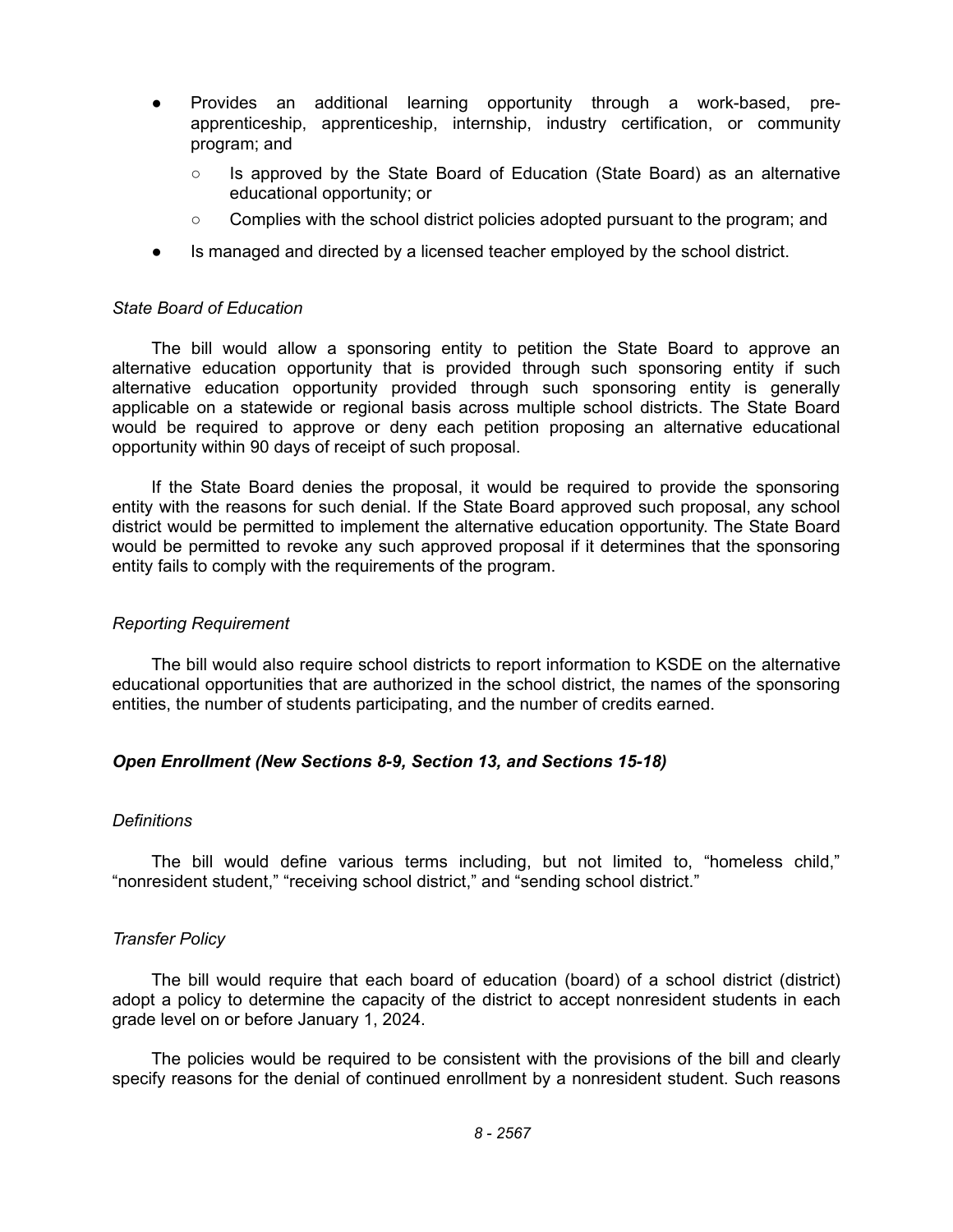for denial could include, but would not be limited to, elements such as a nonresident student's history of school absenteeism, suspensions, or expulsions.

Prior to adopting such policy, the board would be required to hold a hearing. The board would be required to provide notice of the hearing, to include the time, date, and place of the public hearing to be held on the proposed policy. The bill would require the notice to be published at least once each week for two consecutive weeks in a newspaper of general circulation in the school district and posted on the school district's website. A representative of the board would be required to present the board's proposal for the policy at the hearing, and the board would be required to hear testimony regarding the proposed policy. After consideration of the testimony and evidence presented or submitted at such public hearing, the board would determine whether to adopt the policy or revise the proposed policy at a subsequent public meeting of the board.

The bill would require policies adopted by the board pursuant to this bill to be published on the district's website.

## *Public School Eligibility*

The bill would amend the law regarding where students may attend public school by no longer requiring a student's resident school district to have an agreement with the nonresident school district where the student wishes to attend.

## *Open Enrollment Procedure*

The bill would authorize, beginning in the 2024–2025 school year, any student eligible to attend a public school within the state to attend a school within a district regardless of whether the student is a resident of the district or not, if the nonresident district has open capacity.

#### *Capacity*

The bill would require capacity to be determined as the classroom student-teacher ratio in each grade for grades kindergarten through 8 and the student-teacher ratio for each school building or program in each school building for grades 9 through 12.

On or before May 1 of each year, each local board would be required to determine the following for each grade level in each school building within the district:

- Capacity of the district;
- Number of students expected to attend school in the district; and
- Number of open seats available for nonresident students.

The number of open seats available for nonresident students would be required to be published on the district's website by June 1 of each year for each grade level at each school building.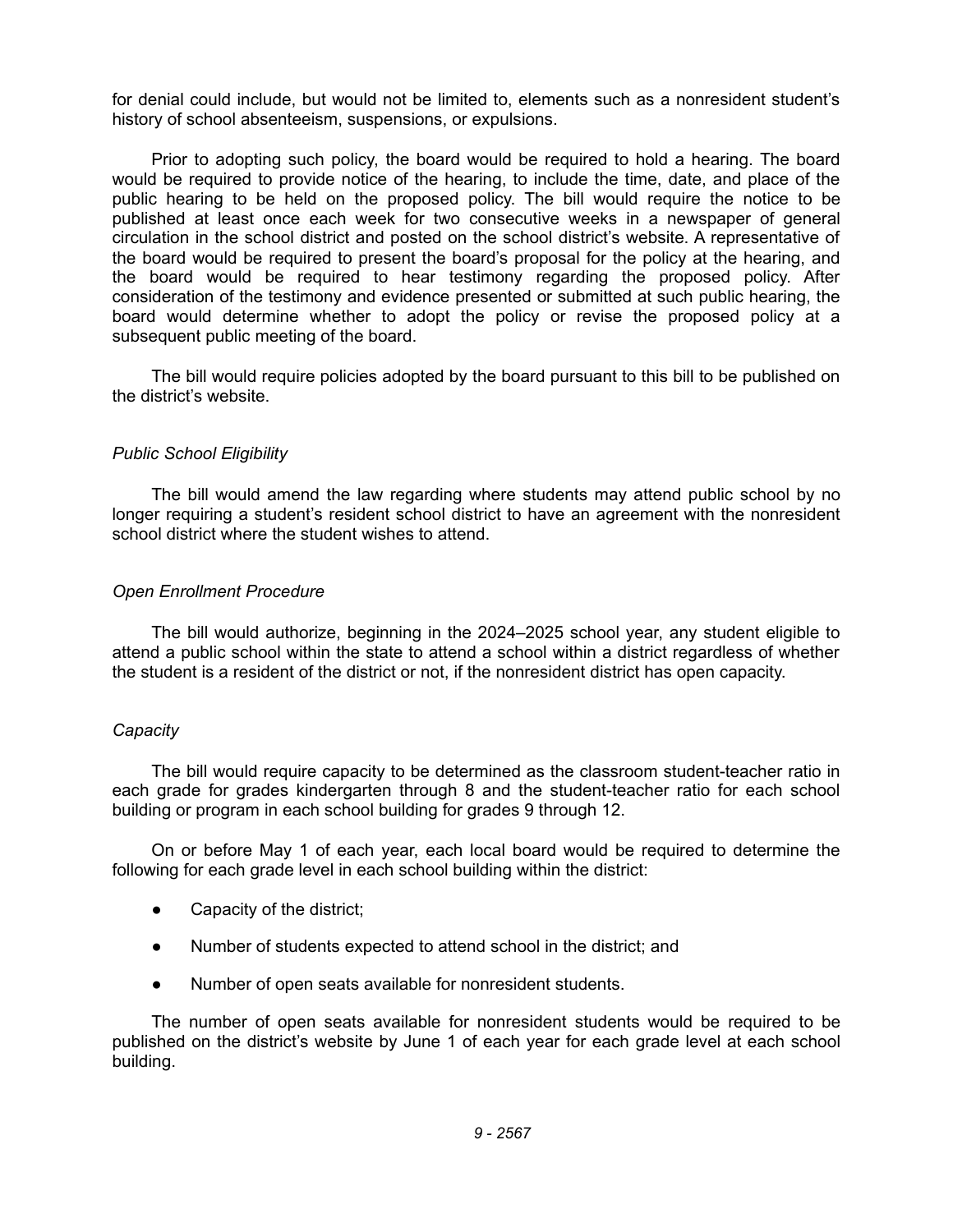### *Transfer Application Process*

The bill would allow students to submit applications to nonresident school districts between June 1 and June 30 each year for the fall semester.

If the number of applications to a district is equal to or less than the available capacity for a grade level in a district, then all applicants would be required to be accepted for enrollment within the district. If the number of applications exceeds the capacity for a grade level within the district, then the district would randomly select nonresident students via a lottery process on or before July 15 of each year.

## *Student Denial*

The bill would require any districts denying the continued enrollment of a nonresident student or the acceptance of a new nonresident student to notify the student's parent or guardian of the reason for denial. Reasons for such denial could include, but would not be limited to, elements such as a nonresident student's history of school absenteeism, suspensions, or expulsions.

[*Note:* Students would only be denied acceptance to a nonresident district if there is no capacity or they were not selected during the lottery process.]

## *Nonresident Enrollment Priority and Exceptions*

The bill would provide priority enrollment to the siblings of an accepted, nonresident student during the initial acceptance or at any other time the district considers applications. Siblings would not be subject to the open seat lottery.

The bill would allow any students in the custody of the Department of Children and Families (DCF) living in the home of a nonresident student to attend school in the receiving district.

#### *Prohibitions*

The bill would prohibit districts from charging tuition or fees to nonresident students except for fees otherwise charged to every student enrolled and attending in the district. Districts would also be prohibited from admitting or denying students based upon the following criteria:

- Ethnicity;
- National origin;
- Gender:
- Income level:
- Disabling condition;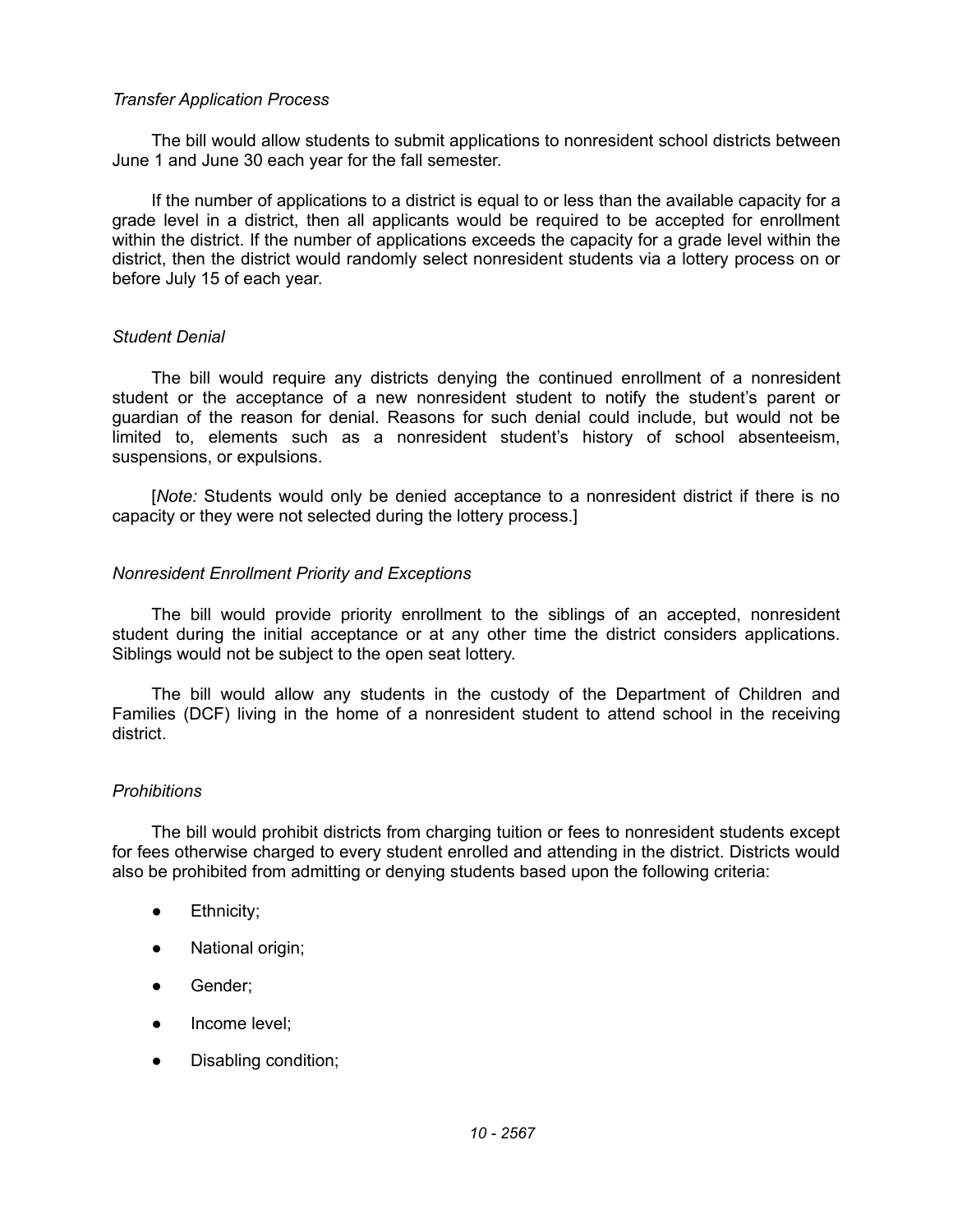- Proficiency in the English language;
- Measure of achievement:
- Aptitude; or
- Athletic ability.

## *Continued Enrollment*

The bill would state that any nonresident student who has been accepted for enrollment and attendance at a receiving district could continue at the district until the student graduates from high school or is no longer in good standing based upon the nonresident transfer policy of the district.

The bill would reaffirm that students may enroll at any time in the district in which the student resides.

## *Transportation*

The bill would not require a district to provide transportation to nonresident students; however, if space is available on district transportation vehicles, a district could provide nonresident students with a bus stop within the district where transportation could be provided to and from school for nonresident students.

#### *Kansas State High School Athletics Association*

The bill would state that nonresident students who transfer would be subject to policies and requirements of the Kansas State High School Athletics Association.

#### *Reporting*

The bill would require boards to submit the number of nonresident student transfers approved, denied, and the reason for the denials to KSDE. Such numbers would be compiled by KSDE and would be reported on the KSDE website and provided to the Legislative Division of Post Audit (LPA).

The bill would require KSDE to audit a district's nonresident student capacity and enrollment during a district's annual enrollment audit.

In calendar year 2027, the bill would require the Legislative Post Audit Committee to direct LPA to conduct an audit of nonresident student transfers. The audit would be required to be presented to the Legislative Post Audit Committee on or before January 15, 2028, and then presented to the House Committee on K-12 Education Budget and the Senate Committee on Education.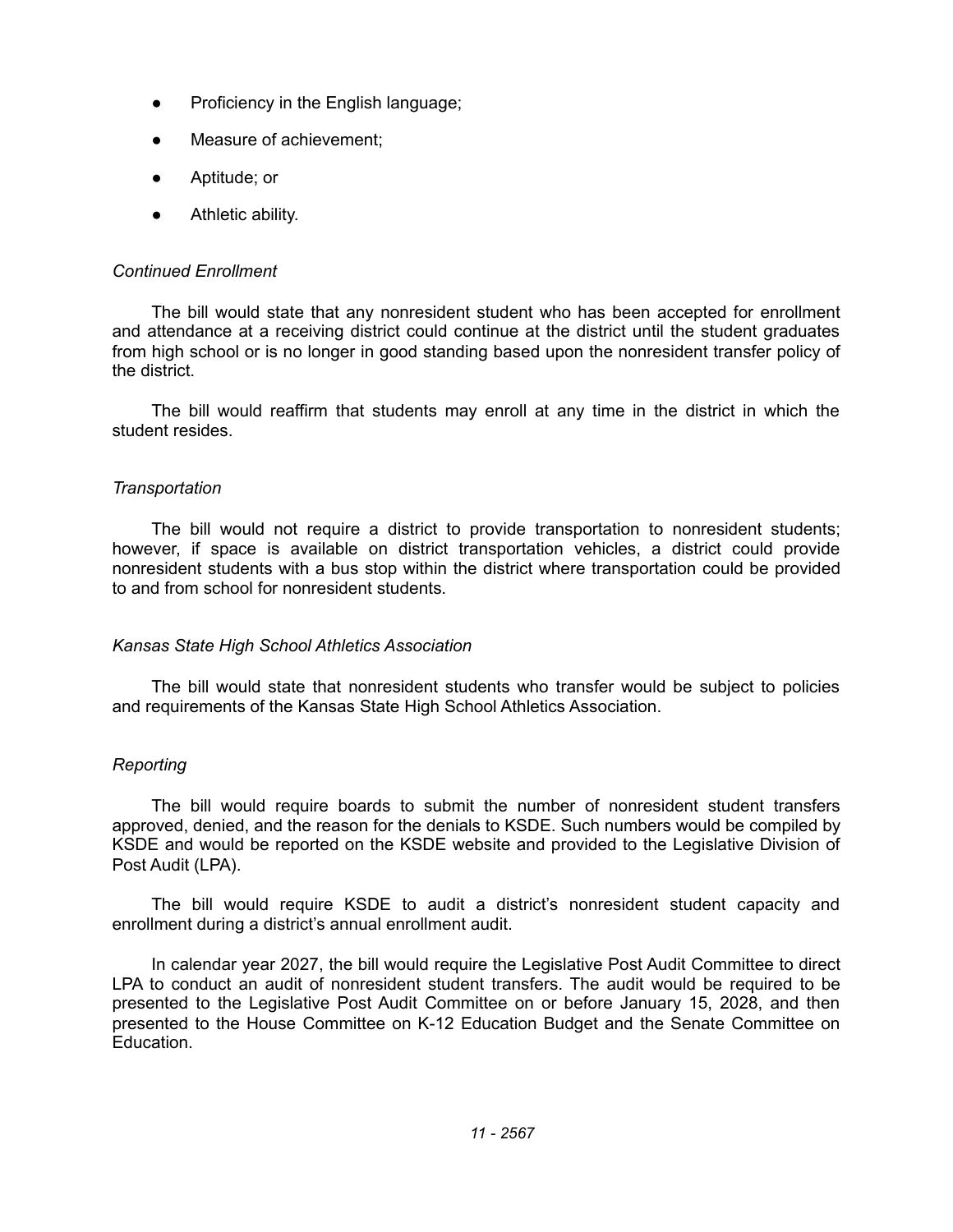The bill would also clarify open enrollment would not apply to school districts on military bases. [*Note:* This provision would currently only apply to USD 207, Fort Leavenworth.]

The bill would also make corresponding changes to other sections of law.

# *Johnson County Research Triangle (Section 10)*

The bill would authorize use of funds remitted to the Johnson County Research Triangle to be used for other undergraduate and graduate programs at the Johnson County location of Kansas State University that have been both approved by the Johnson County Research Triangle Authority Board of Directors and do not include either pre-baccalaureate programs or lower-division courses for high school students.

# *Kansas State High School Activities Association Reporting (Section 11)*

The bill would make Kansas State High School Activities Association board members, officers, and employees mandatory reporters of child abuse or neglect.

# *Using Needs Assessment in Budget Process (Section 12)*

The bill would require local school boards (boards) to annually review state academic assessments and utilize such assessments and the school district's (district) building needs assessment when reviewing and approving the school district's budget.

The bill would require a board to utilize the district's building needs assessment during approval of the school district budget. Boards would be required to include in their minutes during approval of the budget that the board received the district's needs assessment, how the board evaluated said assessment, and how said assessment was utilized in the district's budget.

The bill would require a board to conduct an annual review of state assessment results for its district and that the review document the following findings:

- Barriers that must be overcome for all students to achieve above level 2 proficiency on state assessments;
- Budget actions that should be taken to address and remove barriers; and
- The amount of time the board estimates it will take for all students to achieve above level 2 on state assessments if budget actions are implemented.

Each district would also be required to ensure all building needs assessment and state assessment documentation are available on the district's website.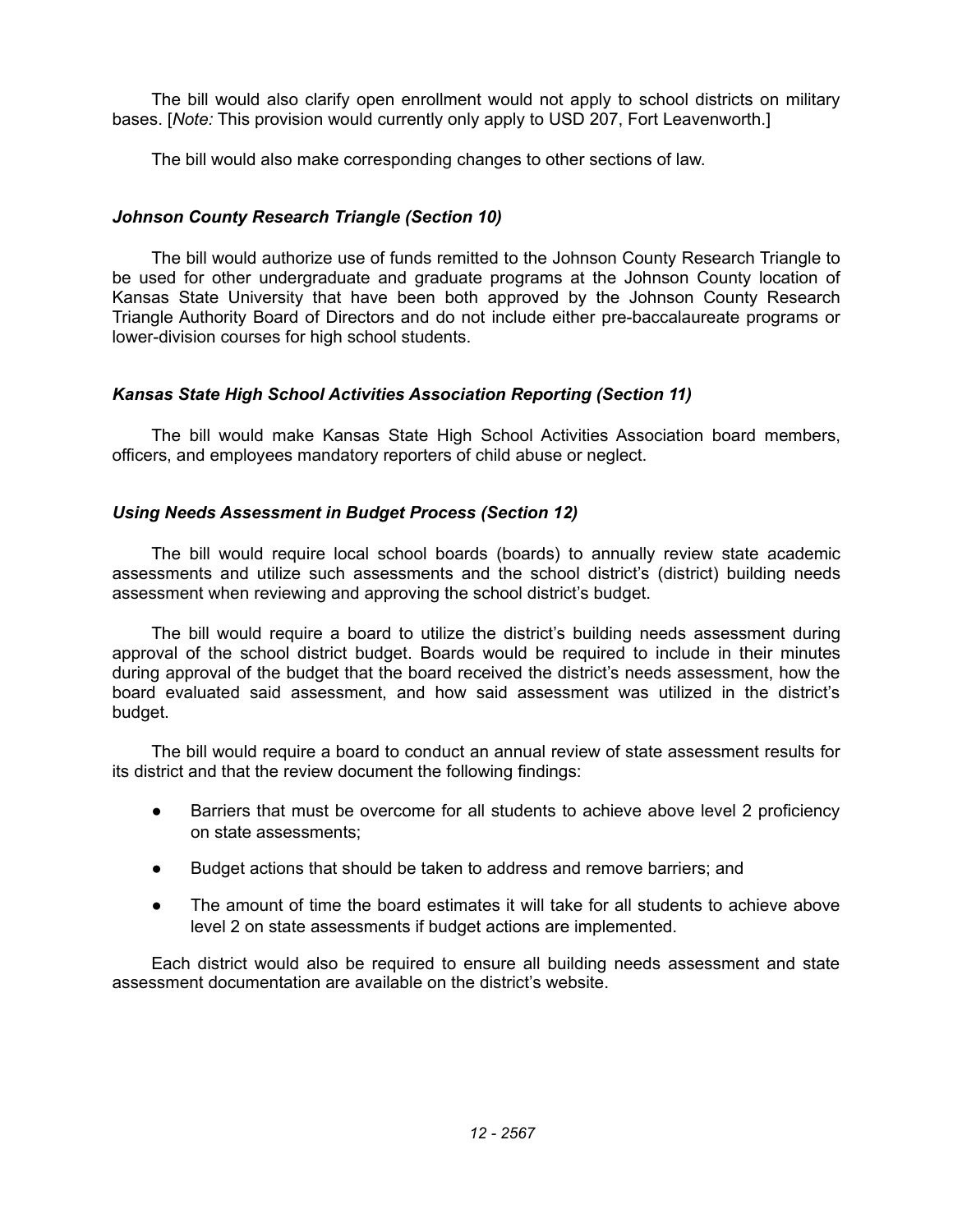### *Part-time Enrollment (Section 14)*

The bill would amend the compulsory school attendance statute to consider students enrolled in a combination of public and private school during the required periods of time as compliant with compulsory attendance requirements. The bill would also make changes regarding when a student 16 to 17 years of age may be exempt from compulsory attendance:

Clarifying that, following a final counseling session with the school, the student's parent or person acting as parent can provide written consent to allow exemption; and

Including an exemption for a child subject to a court order that allows or requires the child be exempt from compulsory attendance.

The bill would also require school districts to allow for the part-time enrollment of students who are also enrolled in a private school or home school. Each board of education of a school district would be required to adopt a policy to allow such students to enroll and attend any courses, programs, or services offered by the school district.

If school districts receive specific scheduling requests from part-time enrolled students, the bill would require the school district to make a good faith attempt to accommodate such requests, but the bill would not require such school district to accommodate all requests.

## *Virtual School Graduation Rates and Virtual School Financial Incentives (Section 19)*

#### *Virtual School Graduation Rates*

The bill would amend the Virtual School Act to require that a virtual school's graduation rate shall only include those students who enrolled in a virtual school with sufficient credits to be expected to graduate in the same school year as such student's cohort group. The bill would require that this graduation rate calculation be done only at the state level for accreditation purposes.

#### *Virtual School Financial Incentives*

The bill would amend the Virtual School Act to disallow any virtual school from offering or providing any financial incentive for a student to enroll in a virtual school. A financial incentive would be defined as any monetary payment or award that is intended to encourage, entice, or motivate a student to enroll in a virtual school.

#### *Virtual Diploma Completion (Section 20)*

#### *Virtual Diploma Completion*

The bill would amend the virtual school finance system to provide funding on a per-course basis for a student who is 19 years of age and under and: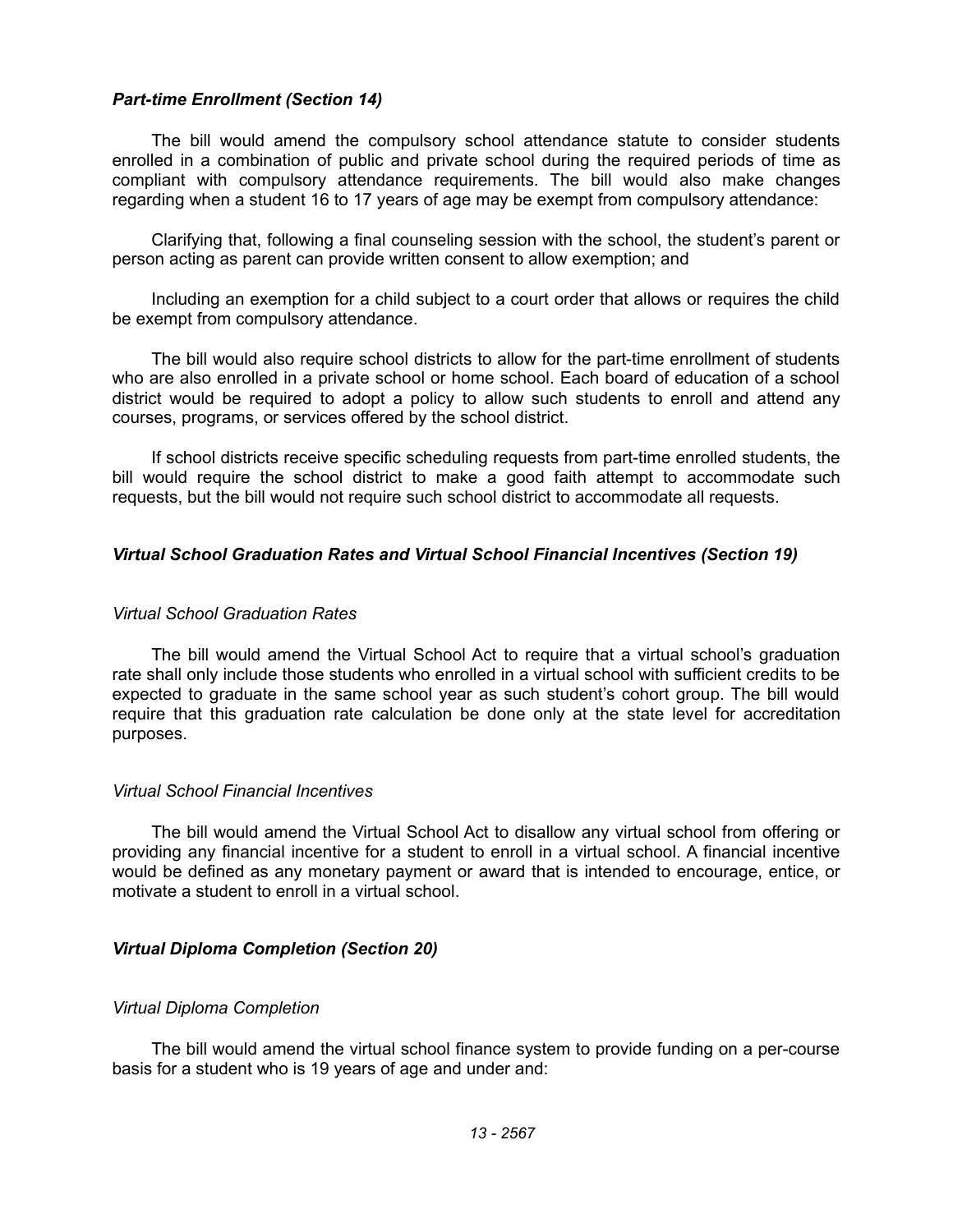- Has a ratio of earned credits to expected credits for their cohort year of less than 75.0 percent when enrolling in a virtual school;
- Has done one of the following:
	- Dropped out of high school such that the student has not attended any school of a school district for 60 consecutive days or more during the current school year and the student is not reasonably anticipated to recommence enrollment or attendance at any school or school district during the current school year;
	- Dropped out of high school such that the student has not attended any school of a school district for 60 consecutive days or more during the preceding school year, and the student did not finish such preceding school year, and the student is not reasonably anticipated to recommence enrollment or attendance at any school of a school district during the current school year; or
	- Been exempted from compulsory student attendance by written consent of the parent pursuant to KSA 72-3120; and
- Has not been counted in the enrollment of a virtual school as a full-time virtual student, as a full-time, or part-time virtual student during the school year in which such student enrolls as a dropout diploma completion virtual student.

The bill would authorize virtual schools to receive \$709 per passed course with a maximum for six courses per year, per eligible student.

# *Tax Credit for Low Income Students Scholarship Program (Section 21)*

The bill would amend the Tax Credit for Low Income Students Scholarship Program to include children seven years of age or under in the definition of "eligible student."

# *Federal Impact Aid and Capital Improvement State Aid (Section 22 and 23)*

The bill would amend the calculation of a unified school district's local foundation aid by removing the requirement that 70.0 percent of a school district's federal impact aid be included in the calculation.

[*Note:* Federal impact aid is provided to school districts that have lost property tax revenue due to the presence of tax-exempt federal property or serve large numbers of federally connected students.]

The bill would extend the statutory cap on the aggregate amount of school district general obligation bonds approved by the State Board of Education to June 30, 2027.

School districts that are not eligible to receive capital improvement state aid or that have opted out of receiving such aid would be exempt from the general obligation bond cap.

For all general obligation bonds approved at elections held on or after July 1, 2022, the bill would remove Unified School District 207, Fort Leavenworth, from the determination of the school district with the lowest assessed value per pupil (AVPP), and the capital state aid computation would begin at 51.0 percent.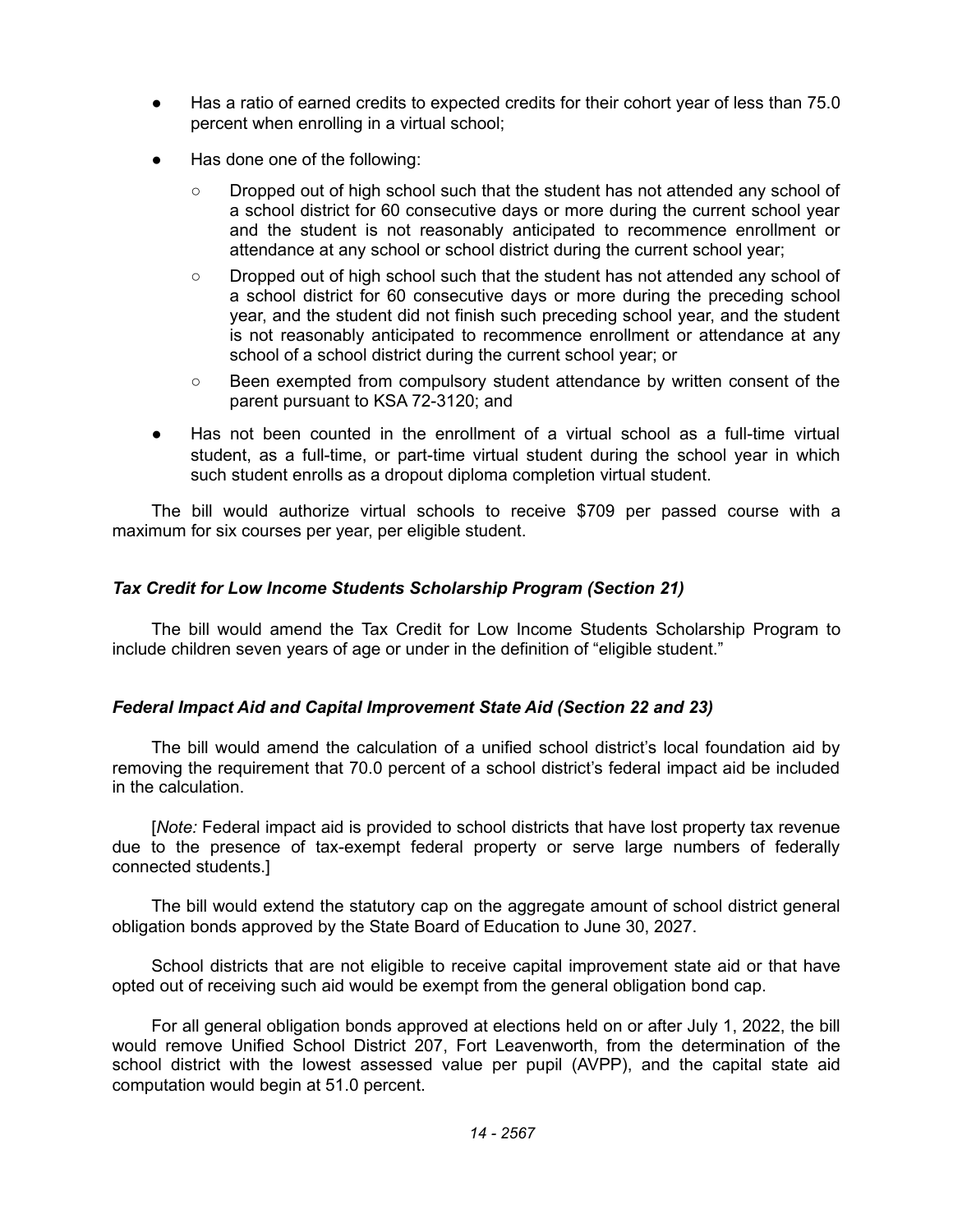The bill would also exclude all students enrolled in a virtual school within a school district from the determination of that district's AVPP.

The bill would make various technical amendments.

# *Student Achievement Summary Report (Section 24)*

The bill would amend the school and school district accountability reports law and would require KSDE to prepare and submit to the Governor and the Legislature a summary report regarding student achievement. Such report would be required to provide:

- A statewide summary of the performance accountability reports and longitudinal achievement reports that are prepared by KSDE, which includes:
	- Achievement results from English language arts (ELA) and math assessments over the preceding five years for all students and student subgroups to show whether there are statewide trends in academic achievement or learning loss;
	- A comparison to any other evaluation metric used by the State Board, such as college and career readiness or graduation rates;
	- A comparison to other educational assessments such as the National Assessment of Educational Progress (NAEP);
	- An analysis of trends in student achievement outcomes and a review of conditions that are impacting educational outcomes;
	- A review of the academic interventions that school districts are using to improve student performance, whether the State Board has any recommendations regarding interventions and the estimated achievement gains of such interventions; and
	- A summary of performance levels and the scale and cut scores for the statewide assessments; and
- A student-focused longitudinal achievement report that provides information on achievement gains or losses for certain student cohort groups. Such report would be required to begin with all students entering the third grade and the students entering eighth grade in school year 2022-2023 and would summarize the longitudinal achievement of such students over a three-year period. KSDE would be required to repeat such report every three years for such grade levels. Each longitudinal report would be required to include:
	- A summary of the improvement or learning loss occurring within such cohorts;
	- An analysis of evaluations and metrics used to measure the year-over-year achievement of such student cohorts;
	- A review of the academic interventions that school districts use to improve student performance, whether the State Board has any recommendations regarding interventions, and the estimated achievement gains of such interventions; and
	- The achievement results from the ELA and math assessments and any other assessment data, such as the NAEP, ACT, and pre-ACT for such student cohort groups.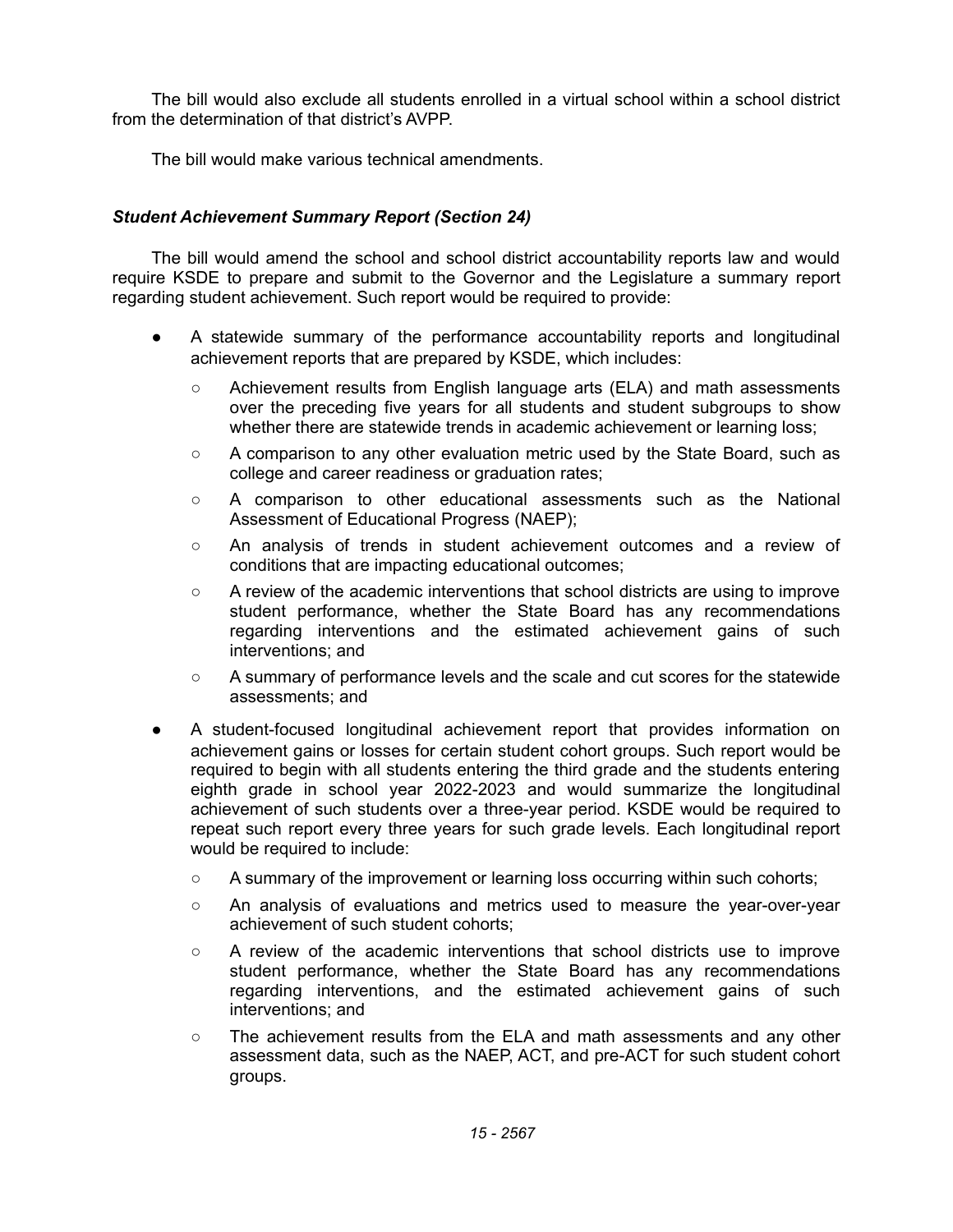# *Surveys (Section 27)*

The bill would would provide additional requirements for the administration of nonacademic surveys, including tests, questionnaires, and examinations in schools. The bill would apply such requirements to any survey administered during the school day that contains questions about the personal and private attitudes, values, beliefs, or practices of the student or any of the student's family, friends, or peers. Prior to the administration of any such survey, the bill would require the school to provide prior written notification to the parent or guardian no more than four months in advance of the administration of the survey. The bill would require the written parental notification to include the following information:

- A copy of the survey;
- Information on how the parent can provide written consent for the student to participate;
- The name of the company or entity that produces or provides the survey; and
- Whether the school will receive or maintain the resulting data and how the school will use such data.

The bill would provide that a parent's written consent could only be accepted by a school after the parent receives the required notification and has had an opportunity to review the information in such notification. A separate notification would be required for each survey, and the parent's written consent would be required upon each notification for a student to participate. If a parent provides written consent, the bill would authorize a student to refuse to take such survey and not suffer any adverse consequences for the decision. Prior to administration of any survey, the bill would require students be informed of such right to refuse.

The bill would require each school to post and maintain copies of each survey that is administered in the school district. The bill would require copies to be posted on the school district website and updated as necessary. The bill would also provide that no such survey shall be incorporated or embedded in any academic program, course, or curriculum offered or provided by a school district.

Additionally, the bill would prohibit the collection of any personally identifiable student data on any such survey.

#### *Suicide Risk Assessments and Screening Tools*

The bill would allow designated school personnel (school personnel), if they become aware of a credible report of a student suicide risk, to administer a suicide risk assessment or screening tool to determine whether the student could be at risk for suicide. Such school personnel could include, but would not be limited to, any administrator, teacher, counselor, social worker, psychologist, or nurse.

Prior to the administration of the risk assessment or screening tool, the school personnel would be required to verbally notify the parent or guardian. If the school personnel were not able to reach the parent or guardian and obtain consent after reasonable attempts to do so, the risk assessment or screening tool could be administered. If the risk assessment or screening tool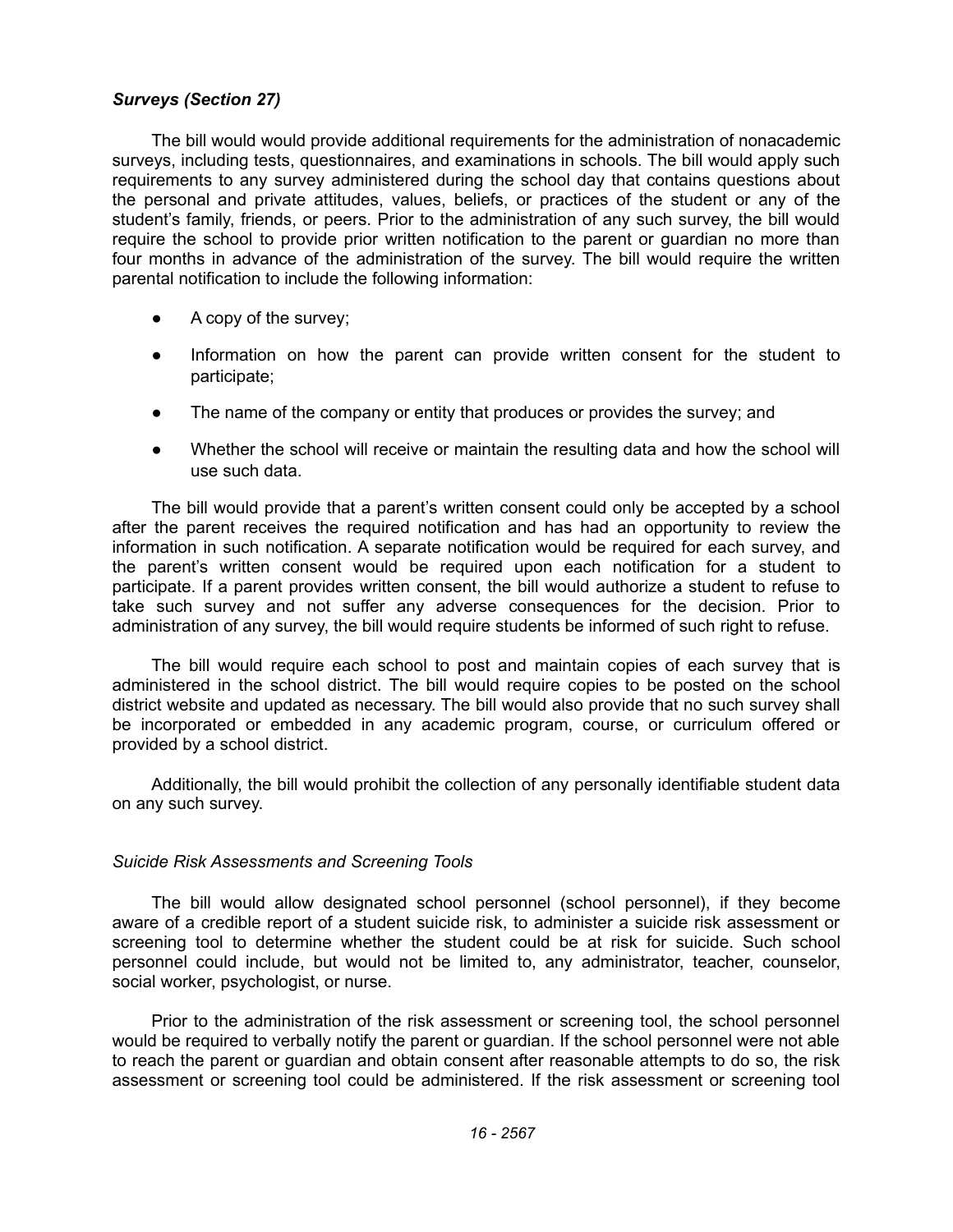was administered without the parent or guardian's consent, as soon as contact could be made with the parent or guardian, the school personnel would be required to notify the parent that the risk assessment or screening tool was administered and provide the parent or guardian with all information obtained from the risk assessment or screening tool.

# *Promise Scholarship (Sections 28-33)*

# *Definitions*

The bill would amend the definition of "eligible postsecondary institution" by adding the requirement that any community college or technical college must have a recognized service area in order to qualify.

The bill would amend the definition of "part-time student" to clarify that enrollment in the required six credit hours could occur in the fall, summer, or spring semester.

The bill would amend the term "promise eligible program" to require the program to be both approved by the Board and be considered high wage, high demand, or critical need. The bill would also require promise-eligible programs to be within a field of study designated in the bill.

[*Note:* These requirements would be in addition to all other requirements currently within the program definitions.]

## *State Board of Regents*

**Responsibilities.** The bill would change the date by which the State Board of Regents (Board) is directed to adopt rules and regulations for the Kansas Promise Scholarship Program (Program) from March 1, 2022, to March 1, 2023.

The bill would also clarify elements of the Board's responsibilities outlined in statute. The Board would no longer be responsible for setting the deadline for scholarship applications but instead be responsible for accepting and processing scholarships throughout the year.

The Board would also be prohibited from adopting terms, conditions, and requirements for scholarship agreements that are more stringent than the requirements for scholarship agreements provided in the Promise Scholarship Act.

The bill would add responsibilities of the Board, including the following:

- Requesting information from state agencies necessary for administration of the Act;
- Accepting electronic signatures on all forms and agreements;
- Enforcing Kansas Promise Scholarship agreements;
- Collecting moneys repaid by students; and
- Determining fulfillment of residency work requirements.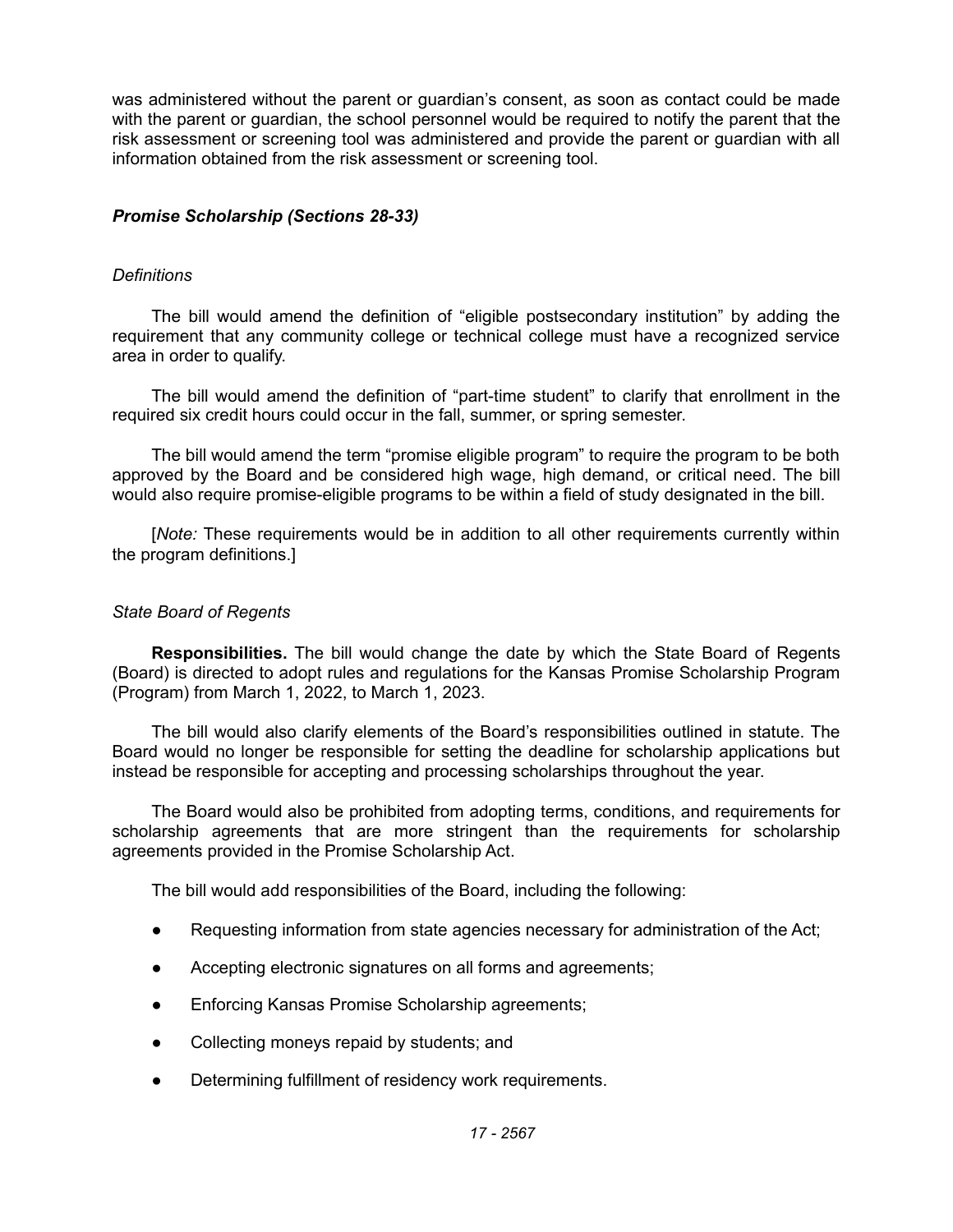The bill would clarify that the Kansas Promise Scholarship agreements are made between the Board and the student.

The bill would establish the process by which the Board may remove promise eligible programs from the list of approved programs.

**Annual report.** The bill would clarify the annual report requirement by stating that the report shall include, but not be limited, to the following information:

- Total program cost for each promise-eligible program at each eligible postsecondary institution;
- Amount of scholarship moneys awarded that went to each promise-eligible program;
- Number of credit hours paid for with scholarship moneys;
- Amount of scholarship moneys expected to be awarded to each eligible postsecondary institution for each semester;
- Number of scholarships awarded;
- Total amount of scholarship moneys awarded;
- Measures postsecondary educational institutions have taken in working with private business and industry in the state to determine appropriate fields of study;
- Review of the employment of scholarship recipients who have graduated from the Program including employment fields and geographic location of such employment; and
- Amount of scholarship moneys provided for:
	- Tuition;
	- Fees;
	- Books; and
	- Supplies.

**Associate Degree Transfer Program**. The bill would allow the Board to designate an associate degree transfer program as an eligible program if the program includes an established 2 + 2 agreement with a four-year postsecondary educational institution or an articulation agreement with said educational institution, and is part of an established degree pathway that allows for the transfer of a minimum of 60 credit hours.

The bill would apply the designation of associate degree transfer programs retroactively to the enactment of the Program on July 1, 2021.

**Scholarship funds**. The bill would require the Board to disburse scholarship funds through reimbursement requests from eligible postsecondary institutions, and reimbursement requests shall be based upon the actual amount of awarded scholarships for the academic period. The bill would state all requests shall be submitted to the Board on or before September 1, December 1, March 1, and June 1 of each year. The Board would be required to disburse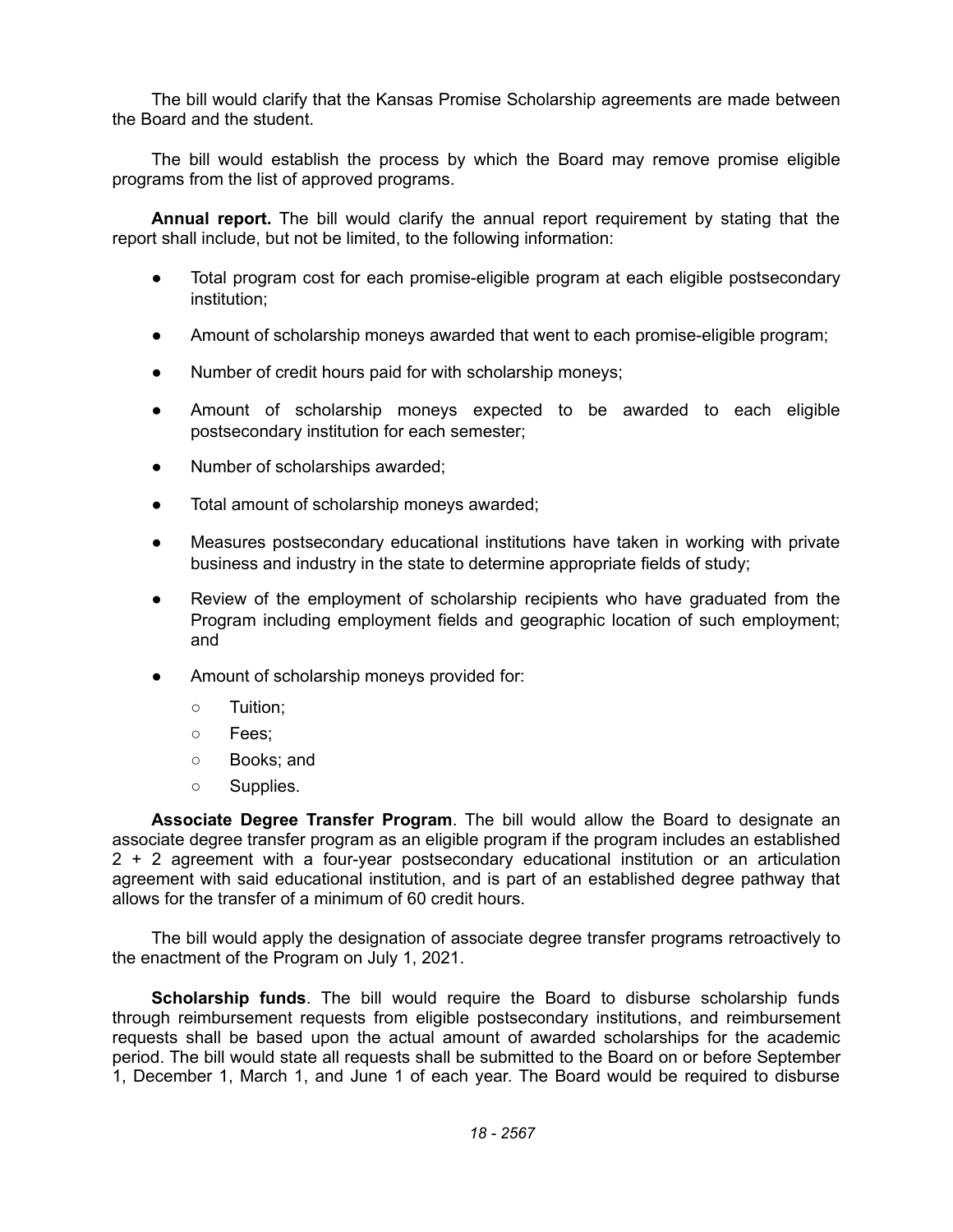funds to eligible postsecondary institutions on September 15, December 15, March 15, and June 15 of each year.

The bill would state the Board is the sole entity responsible for collection and recoupment of Kansas Promise Scholarship funds required to be repaid by students who fail to meet the requirements of the Act.

The Board would be authorized to designate a loan servicer or collection agency to collection and recoup such funds on the Board's behalf.

# *Postsecondary Institutions*

**Requirements**. The bill would prohibit eligible postsecondary institutions from limiting scholarship awards to certain programs at the institution or awarding less than the full scholarship amount to students who qualify under the Act as long as funds are available.

Eligible postsecondary institutions would be required to counsel eligible students regarding the requirements and conditions of the promise scholarship agreements.

The bill would also clarify that no eligible postsecondary education institution would be permitted to advertise Kansas Promise Scholarships in any state other than Kansas.

**Additional field of study**. The bill would amend the Program by allowing eligible postsecondary educational institutions to designate an additional field of study that meets local employment needs to be eligible for scholarships. To be eligible, the field of study would be required to meet the following requirements:

- The field of study contains promise-eligible programs approved by the Board;
- The institution already offers such field of study; and
- The field of study is one of the following:
	- Agriculture;
	- Food and natural resources;
	- Education and training;
	- Law, public safety, corrections, and security; or
	- Distribution and logistics.

[*Note:* Current law allows for the designation of a single additional program rather than all eligible programs within a field of study.]

The bill would require all programs designated by eligible institutions prior to enactment of the bill to be maintained until all students currently enrolled have exhausted their promise scholarship eligibility.

**Enforcement**. The bill would clarify that eligible postsecondary educational institutions would not be considered contractors of the State and could not be required to participate in the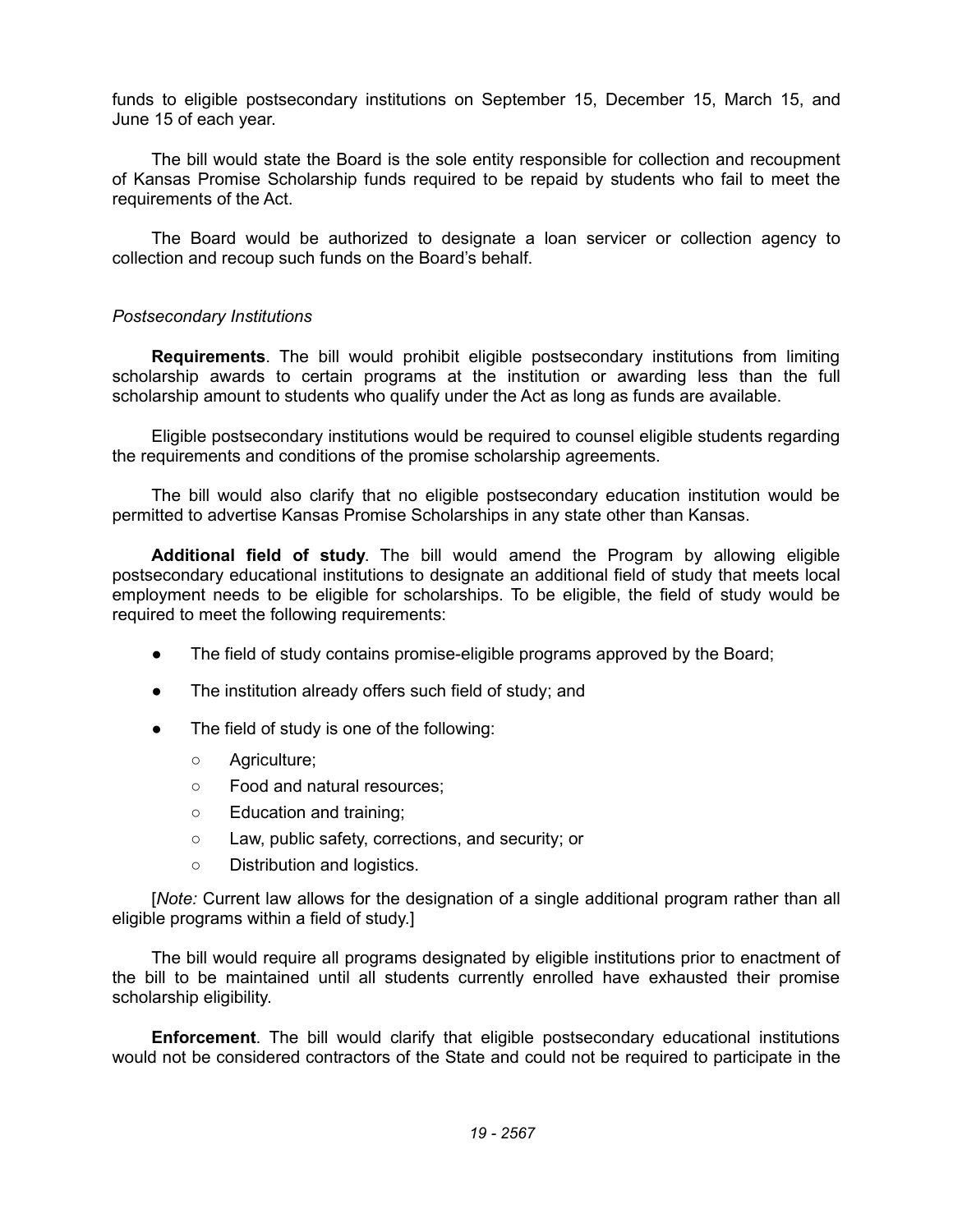tracking, collection, or recoupment of funds by students who fail to uphold the requirements of their scholarship agreement.

**Kansas Promise Scholarships**. The bill would require that scholarships be awarded on an academic year basis rather than on a semester basis.

The bill would also establish a definition of "aid" to mean any grant, scholarship, or financial assistance awards that do not require repayment, with the exceptions of assistance provided under the Servicemen's Readjustment Act of 1944 (GI Bill) or any family postsecondary savings account (Section 529 Accounts).

The bill would remove language allowing for excess funds to be awarded to eligible students whose family household income exceeds the limits in the Act.

The bill would cap the expenditures for eligible students to either 68 credit hours or \$20,000, whichever occurs first, over the lifetime of the student. Students would also be prohibited from using promise scholarship funds for the following:

Prerequisite classes required for promise-eligible programs unless said prerequisite is within the eligible program; or

Any remedial course as defined in statute unless offered in a corequisite format.

**Eligibility requirements**. The bill would change eligibility requirements for the Program by requiring a student to be a citizen of the United States and removing the requirement that the student be 21 years of age or older if they had not graduated from a secondary school within the 12 months prior to application.

The bill would also add clarification to state that the three-year residency requirement must be proven by one of the following:

- Issuance date on a Kansas-issued identification card;
- Kansas voter registration records; or
- Kansas income tax documentation.

The bill would make students who had been in the custody of the Secretary for Children and Families at any time during grades 9 through 12, and not eligible for the Kansas Foster Child Educational Assistance Act, automatically eligible for promise scholarships.

The bill would make further clarifications to eligibility requirements, such as stating that the applicant's Free Application for Federal Student Aid (FAFSA) must be determined to be free of error codes and that the maintenance of satisfactory academic progress must be in the promiseeligible program for which the scholarship was awarded.

**Kansas Promise Scholarship agreements.** The bill would change the time in which a student must complete the Program from 30 months to 36 months from initial award of the scholarship.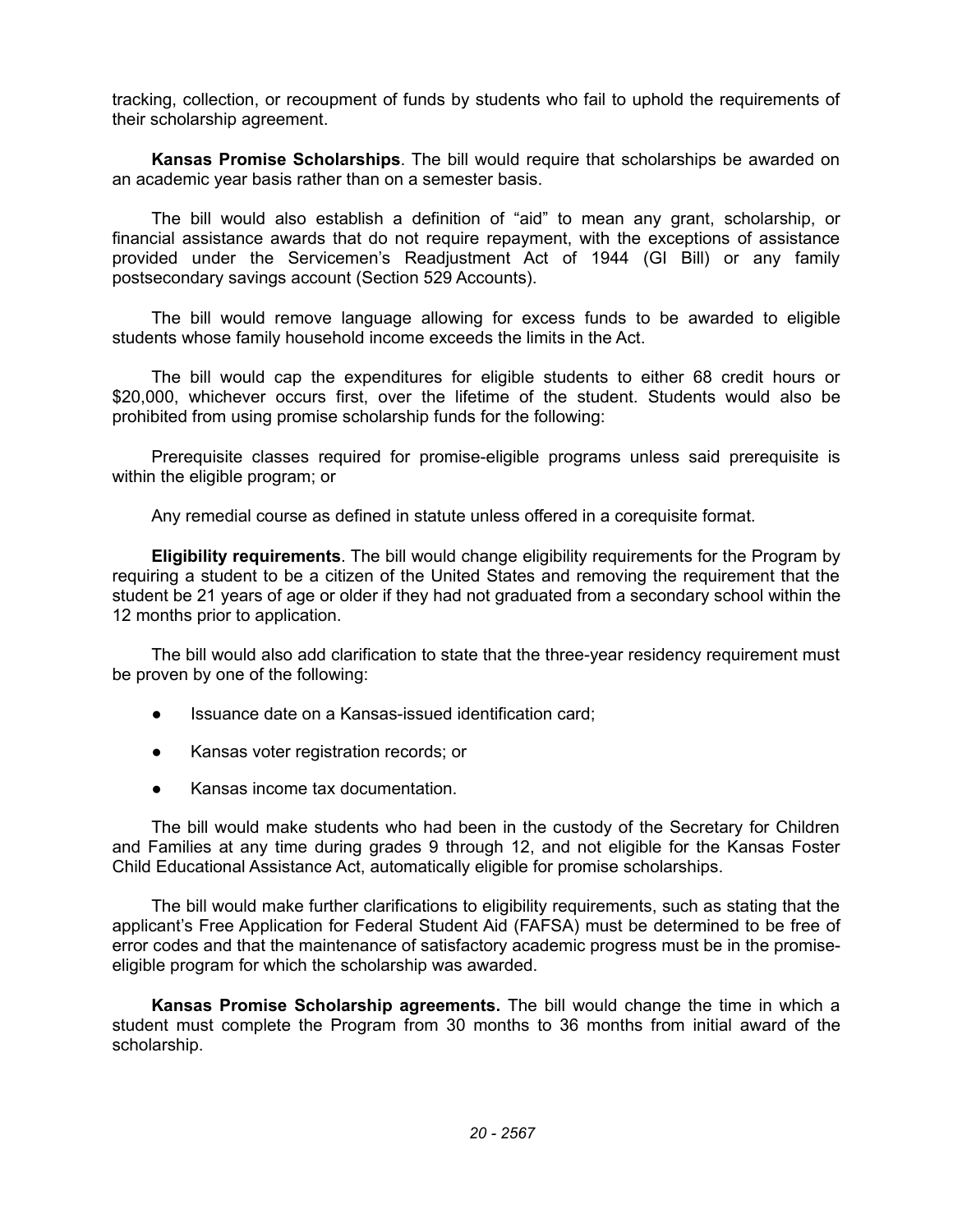The bill would also clarify that the two-year residency requirement upon completion of a promise-eligible program must be verified by the scholarship recipient providing a W-2 wage and tax statement to show proof of Kansas withholding or estimated income tax to the State of Kansas.

The bill would amend the terms of repayment by stating that the interest rate would be determined based upon when the student's first course funded under the Program began, rather than when the student entered into an agreement with the Board as in current law.

The bill would clarify that interest would begin accruing on the date when the student is determined to be out of compliance with their scholarship agreement.

For the purposes of determining a student's satisfaction of the Act's requirements, collection or recoupment of funds, or determination of eligibility, the bill would authorize all eligible postsecondary educational institutions and state agencies to provide the Board with the following information:

- Last known contact information for each student who has entered into, but not completed, a scholarship agreement;
- Notification of a student receiving a Kansas Promise Scholarship;
- Completion of a promise-eligible program by a student;
- Exhaustion of Kansas Promise Scholarship benefits by a student; and
- Information on any student exceeding the 36-month program completion requirement.

The bill would state that a Kansas Promise Scholarship agreement cannot be terminated solely on the basis of an amendment to the Act, adopted rules and regulations, change in list of approved programs, or appropriations made under the Act.

**Kansas Promise Scholarship funding.** The bill would remove the 150 percent escalator for appropriations after FY 2023 and provide for no more than \$10.0 million annually through FY 2027.

# *Kansas Hero's Scholarship Act (Section 34)*

The bill would change the name of the tuition waiver for educational benefits for dependents or spouses of certain first responders and military personal to the Kansas Hero's Scholarship Act. The bill would add definitions and increase the amount of reimbursement to Kansas educational institutions from \$350,000 to \$500,000 in any fiscal year for educational benefits.

Current law allows eligible students to enroll in a Kansas educational institution without charge of tuition and fees. Eligible students would include spouses and dependents of deceased, injured, or disabled public safety officers and employees and certain deceased, injured, or disabled military personnel and prisoners of war.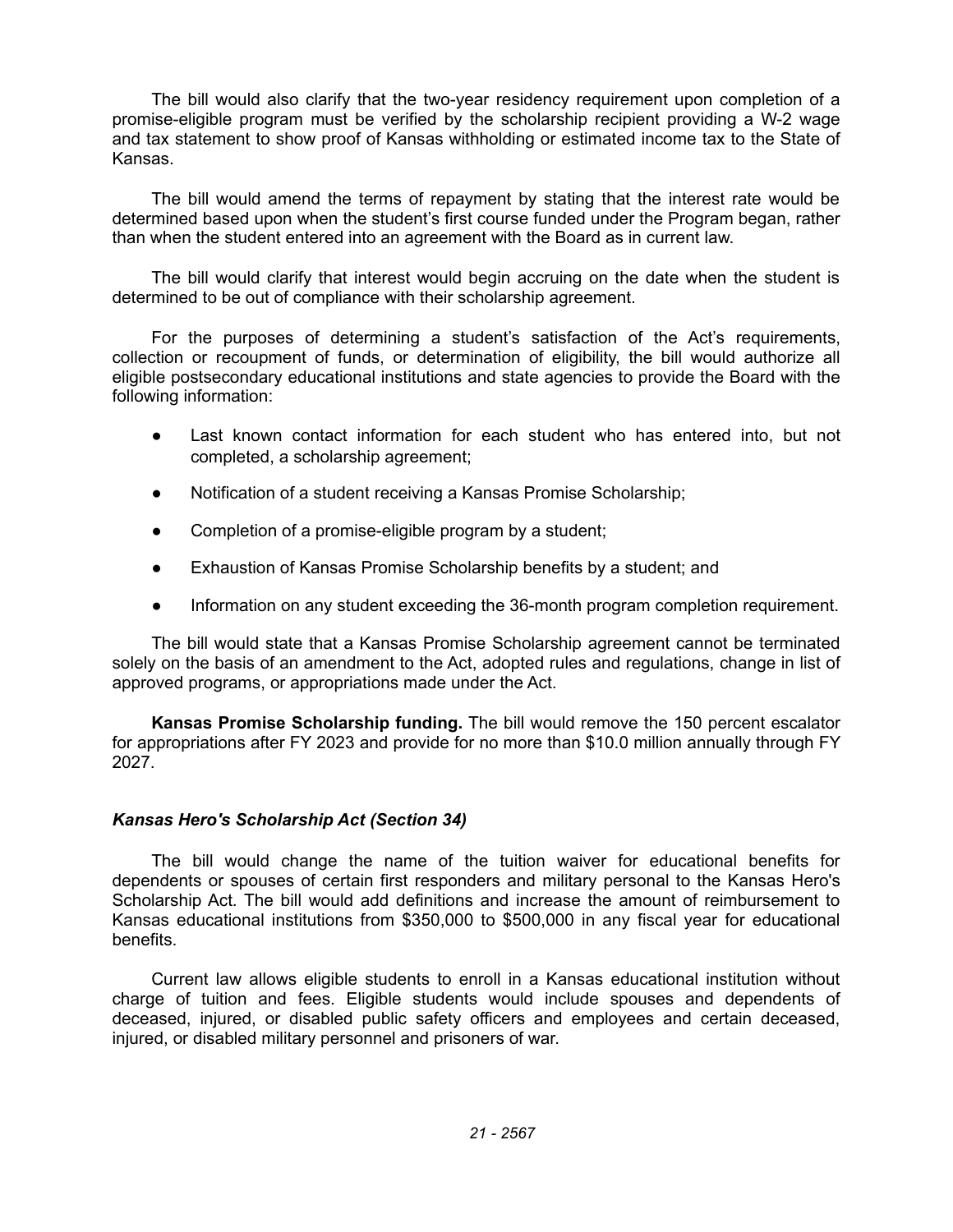# *Definitions*

The bill would add the following terms:

- Accident—Defined as an undesigned, sudden and unexpected traumatic event, usually of an afflictive or unfortunate nature and often, but not necessarily, accompanied by a manifestation of force. An accident would be identifiable by the time and place of occurrence, produce at the time symptoms of an injury, and occur during a single work shift. The accident would be the prevailing factor in causing the injury.
- Covered person—Defined as a public safety officer or Kansas resident in military service to whom this section applies.
- Fees—Defined as those charges required by an institution to be paid by every student as a condition of enrollment. Fees would not include all other charges associated with the student's academic program or living costs.
- Injured or disabled—Defined as meaning the covered person, because of the injury or disability, has been incapable of performing the following duties:
	- $\circ$  The position being performed at the time the injury or disability was sustained; and
	- Any position that is at or above the pay level of the position the covered person was in at the time the injury or disability was sustained, if the covered person is a paid employee.
- Injury and Disability—Defined as any lesion or change in the physical structure of the body causing damage or harm thereto that is not transitory or minor. Injury and disability would occur only by accident, intentional act of violence, or repetitive trauma.
- Intentional act of violence—Defined as one or a combination of the following:
	- A deliberate act by a third party that results in inflicting harm on a covered person while such person is performing those duties; or
	- A deliberate act by a covered person in the reasonable performance of duties as a covered person that results in the infliction of harm on the covered person.
- An intentional act of violence would be identifiable by the time and place of occurrence, produce at the time symptoms of an injury, and occur during a singe work shift. The intentional act of violence would be the prevailing factor in causing the injury.
- An intentional act of violence would not include repetitive trauma in any form.
- Nature of the employment—Defined to mean that to the occupation, trade, or employment in which the covered person was engaged, there is attached a particular and peculiar hazard of the injury or disability that distinguishes the performance of job duties from other occupations and employments and that creates a hazard of such injury or disability in excess of the hazard of the injury or disability in general.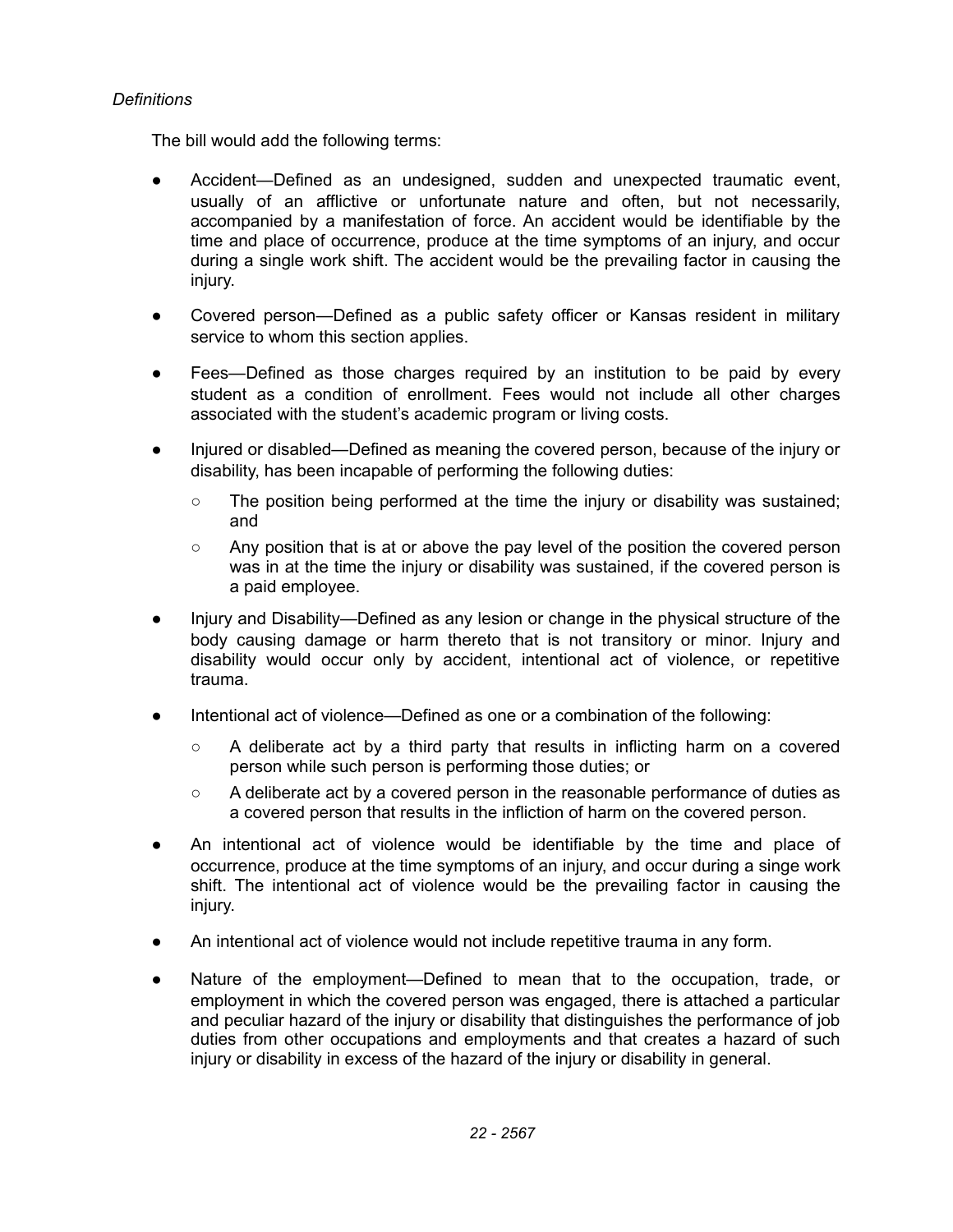Repetitive trauma—Defined as the cause of an injury that occurs a a result of repetitive use, cumulative traumas or microtraumas. The repetitive nature of the injury would be demonstrated by diagnostic or clinical tests. The repetitive trauma would be the prevailing factor in causing the injury.

Repetitive trauma would include only an injury arising out of the performing of duties and resulting from the nature of the employment in which a covered person was engaged and that was actually contracted while so engaged. The injury would appear to have had its origin in a special risk of injury connected with the particular type of employment and to have resulted from the source as reasonable consequence of the risk. Ordinary injuries of life and conditions to which the general public is or could be exposed outside of the particular employment, and hazards of injuries and conditions attending employment in general, would not qualify as repetitive trauma.

# **Conference Committee Action**

The second Conference Committee agreed to the contents of Senate Sub. for HB 2567 regarding altering the calculation of local foundation aid within the Kansas School Equity and Enhancement Act (KSEEA) by removing federal impact aid from the formula. It would have also excluded the Fort Leavenworth school district and virtual school students from the capital improvement state aid determination. The second Conference Committee agreed to amend the bill to make technical changes related to capital improvement state aid.

The second Conference Committee agreed to retain the contents of Senate Sub. for HB 2567, as amended, with the appropriations for KSDE for FY 2022, FY 2023, and FY 2024 and the contents and provisions from the following bills:

- Sub. for Sub. for HB 2512 relating to appropriations for KSDE and the Every Child Can Read Act; the second Conference Committee further agreed to:
	- Include \$1.5 million SGF for Career and Technical Education Transportation for FY 2023;
	- Adopt Governor's Budget Amendment No. 2, Item 10, and add \$11.1 million SGF for KPERs-USDs Employer Contributions in FY 2022;
	- Remove a requirement for school districts to participate in the statewide virtual math program and adjust its source of funding for FY 2023 and FY 2024;
	- Amend the funding source for the School Safety and Security Grants to \$1.0 million from federal ARPA funds through the Office of the Governor and \$4.0 million SGF;
	- Delete \$199.6 million SGF to eliminate delayed school payments in FY 2022 and move this amount to FY 2023 for the same purpose;
	- Remove the requirement for school districts to pay a fee to reimburse the SGF for the Dyslexia Coordinator for FY 2023;
	- Add language to increase virtual state aid from \$5,000 for each full-time pupil to \$5,600 for each full-time pupil and increase virtual state aid for each part-time pupil from \$1,700 to \$2,800 for each part-time pupil beginning in FY 2023 and add \$6.6 million in State Foundation Aid for FY 2023 for this purpose;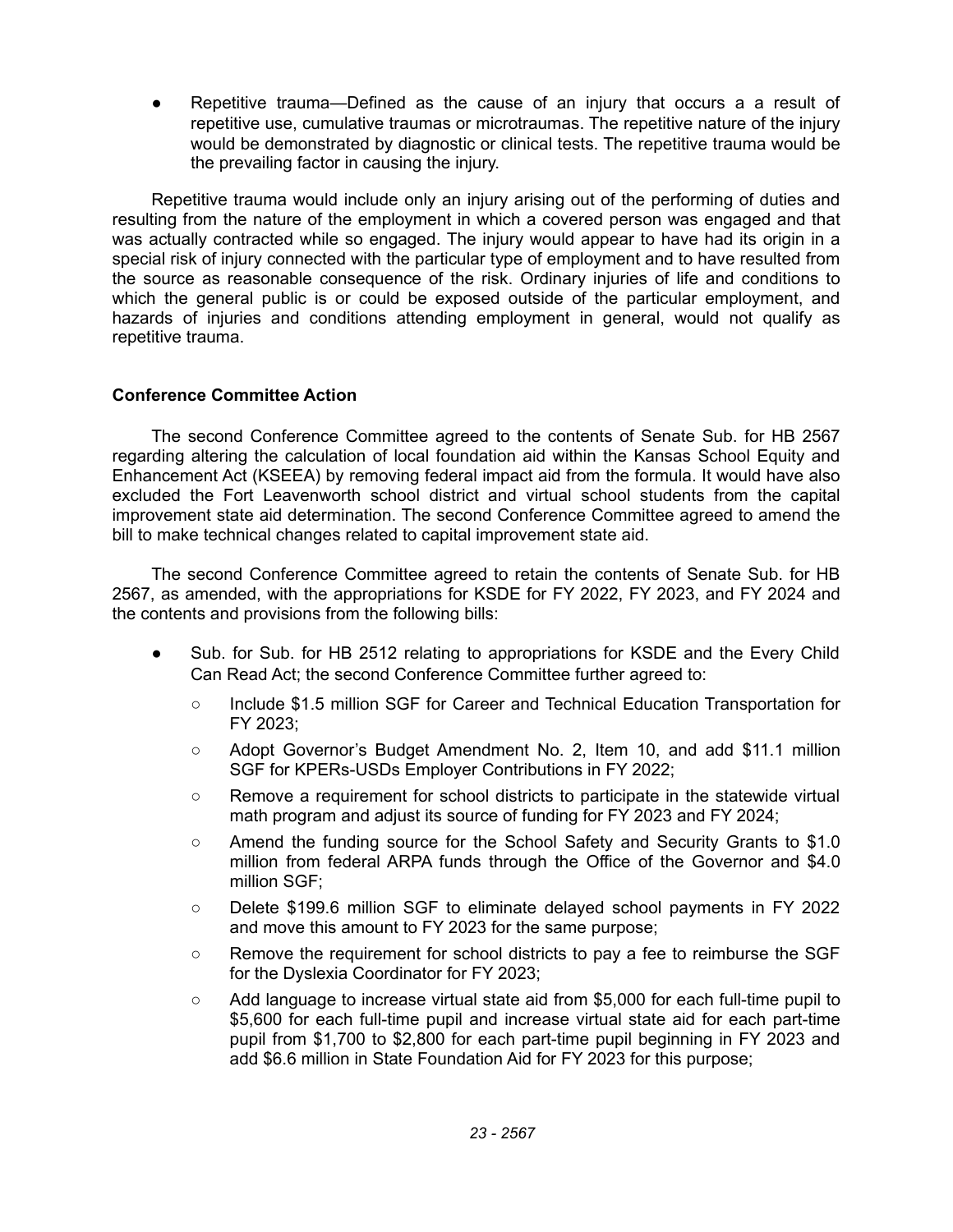- Add \$42.8 million SGF for State Foundation Aid for FY 2023 due to provisions included in Senate Sub. for HB 2239 to increase the amount of the residential tax exemption from the 20 mill uniform statewide school finance property tax levy from \$20,000 of valuation to \$40,000 of valuation beginning in tax year 2022;
- Add \$13.0 million SGF for State Foundation Aid for FY 2023 due to provisions related to Federal Impact Aid and Capital Improvement State Aid;
- \$1.0 million for Computer Science Education Advancement Grants, contingent upon passage of Sub. for HB 2466; and
- \$40,000 for Computer Technical Education Pilot program for FY 2023, contingent upon passage of Sub. for HB 2466.
- SB 455 related to open enrollment; the second Conference Committee further agreed to modify the provisions to limit student transfers to once per school year, move the start date to the 2024 – 2025 school year; remove language regarding students of active duty service members, and to require a public hearing regarding a district's open enrollment policy;
- Contents related to the Johnson County Research Triangle Authority Act;
- Contents related to surveys, including questionnaires, examinations, and suicide risk assessment and screening tools, in schools. The second Conference Committee further agreed to amend such language to clarify the bill would only apply to nonacademic tests, questionnaires, surveys, or examinations that were administered during the school day; [*Note:* Inserted language is similar to language found in Sub. for HB 2662.]
- SB 340, as amended by the Senate Committee on Ways and Means, related to the Kansas Promise Scholarship Act. The second Conference Committee further agreed to remove references to the sunset date for the Kansas Promise Scholarship Act, amend the appropriation cap for the Kansas Promise Scholarship Act, include clarifying language regarding the disqualification of eligible programs, and prohibit termination of Kansas Promise Scholarship Act Agreements solely on the basis of changes to law, rules and regulations, or the list of eligible programs; and
- HB 2716, as amended, related to the educational benefits for spouses and dependents of deceased, injured or disabled public safety officers and military personal by renaming the program the Kansas Heroes Scholarship and increasing the limitation on reimbursement for Kansas educational institutions.

[*Note*: the second Conference Committee initially agreed to provisions allowing out-of-state residents to participate in the Kansas Promise Scholarship Act but later removed the provisions from the agreement.]

# **Background**

Senate Sub. for HB 2567, as agreed to by the second Conference Committee action, pertains to school finance and education topics.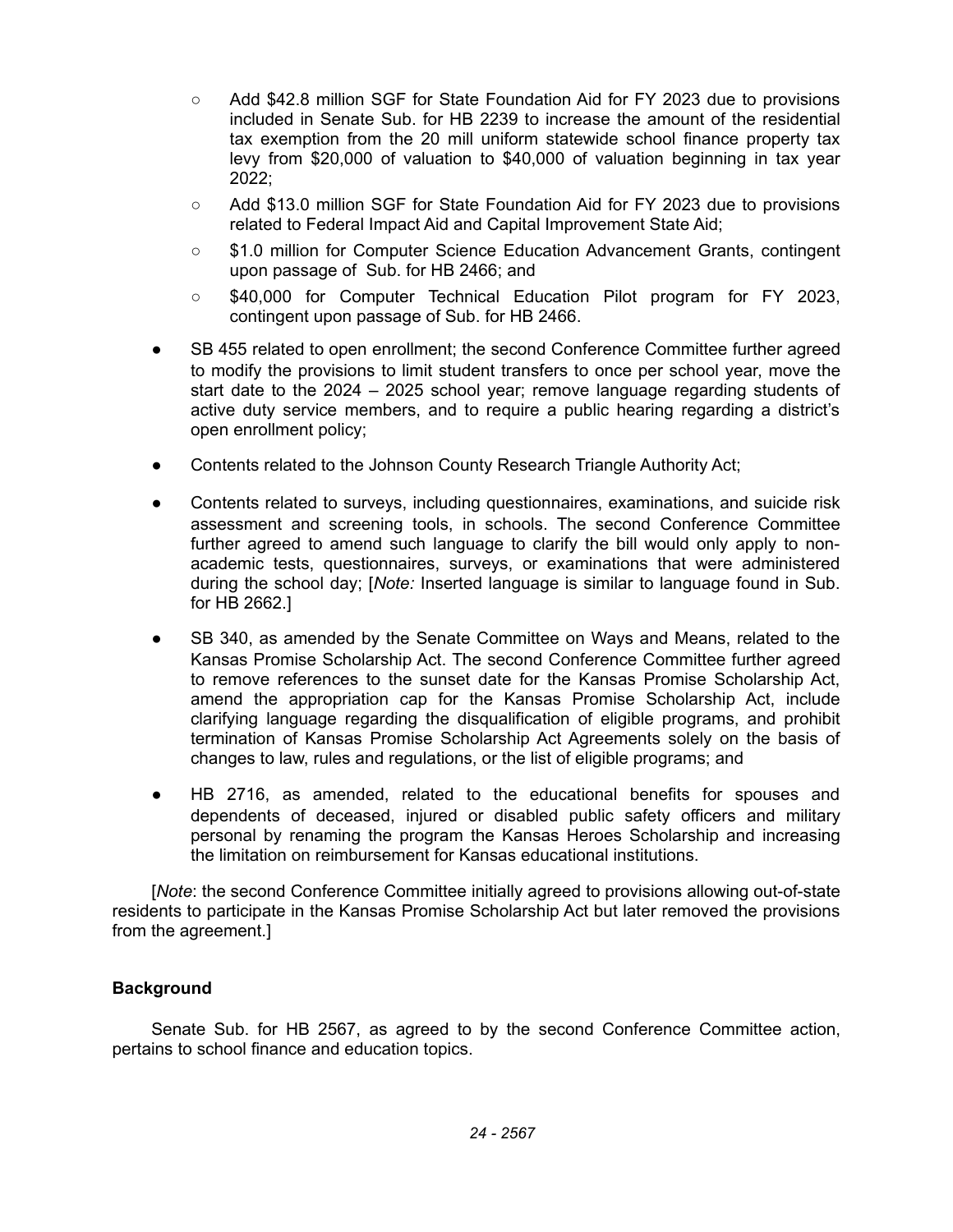[*Note:* The background information for bills contained in this agreement are below; amendments that were retained are noted.]

### *Senate Sub. for HB 2567*

The Senate Committee on Ways and Means removed the contents of HB 2567, as amended by the House Committee of the Whole, and replaced it with the contents of SB 341, as amended by the Senate Committee on Ways and Means, pertaining to federal impact aid and state capital improvement aid.

HB 2567, as amended by the House Committee of the Whole, would have altered certain fees related to the registration, title, and administrative costs on vehicles for services performed by county treasurers and the Division of Vehicles and altered the disposition of such fees.

The bill was introduced the House Committee on Corrections and Juvenile Justice at the request of the Office of the Attorney General.

## *SB 341 (Federal Impact Aid and Capital Improvement State Aid)*

The bill was introduced by the Senate Committee on Education at the request of Senator Longbine.

#### *Senate Education*

In the Senate Committee hearing on February 1, 2022, **proponent** testimony was provided by Senator Pittman and representatives of the Governor's Military Council; USD 207, Fort Leavenworth; USD 337, Royal Valley; and USD 475, Geary County. The proponents generally discussed the additional needs of districts that serve large military or Native American populations and the purpose of federal impact aid to help address those needs. Proponents also stated that the inclusion of federal impact aid within the local foundation aid calculation was viewed in a negative light by the United States Department of Defense and could impact future decisions regarding military investment in Kansas.

No other testimony was offered.

The Senate Committee amended the bill to exclude USD 207, Fort Leavenworth, from the capital improvement state aid determination, removal virtual school students from a school districts AVPP calculation, and extend the cap for State Board of Education approval of new school district general obligation bonds.

[*Note*: The provisions amended into the bill are similar to provisions in 2021 SB 31].

#### *Fiscal Information*

According to the fiscal note prepared by the Division of the Budget on the bill, as introduced, the Kansas State Department of Education states that enactment of the bill would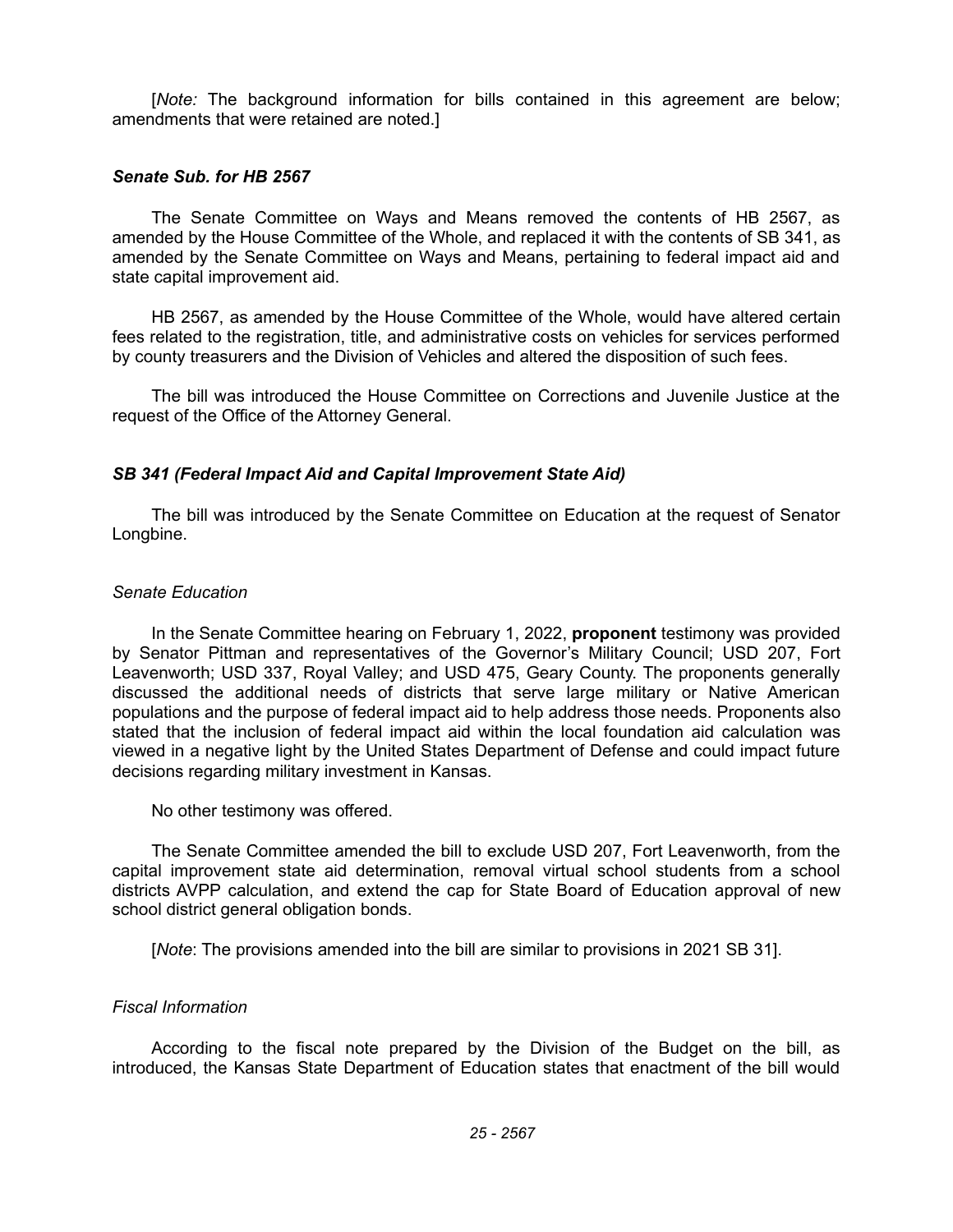reduce local foundation aid by \$13 million and would require an additional \$13 million in SGF be appropriated in FY 2023 per the current school finance formula.

Any fiscal effect associate with the bill are not reflected in The FY 2023 Governor's Budget Report.

# *Sub. for Sub. for HB 2512 (KSDE Appropriations)*

The bill was introduced by the House Committee on K-12 Education Budget at the request of Representative Hoffman. The House Committee recommended a substitute bill be passed to incorporate the contents of HB 2602, as introduced, and HB 2649, as introduced.

The bill was withdrawn from the House Calendar on February 23, 2022, and rereferred to the House Committee on Appropriations. The bill was withdrawn from the House Committee on Appropriations and rereferred to the House Committee on K-12 Education Budget on March 7, 2022.

# *House Committee on K-12 Education Budget*

Upon rereferral, the House Committee on K-12 Education Budget amended the bill on March 15, 2022, to include provisions pertaining to the KSDE budget. The House Committee further amended the bill to:

- Delete \$253.9 million SGF for the KPERS Layering Payment Payoff in FY 2022, as the transfer is included in the provisions of SB 421 [The Conference Committee retained this provision.];
- Add \$5.0 million SGF for School Safety and Security Grants for FY 2023 and add language to allow school districts to expend school safety and security grants for salaries and wages related to newly created school resource officer positions in addition to existing allowable purposes [The Conference Committee amended this provision.];
- Delete \$1.5 million SGF to not adopt the agency's enhancement request for CTE Transportation for FY 2023 [The Conference Committee did not retain this position.];
- Add language to require the KSDE to establish a fee for service to fund the Dyslexia Coordinator position (\$100,000) for FY 2023 to reimburse \$100,000 SGF appropriated for this purpose for FY 2023 [The Conference Committee did not retain this provision.];
- Require KSDE to fund \$100,000 for Communities in Schools from existing resources for FY 2023 [The Conference Committee retained this provision.]:
- Add language to require KSDE to establish a fee for service to be paid by districts, not to exceed \$4.0 million, to require school districts with 50.0 percent or more of the student population of grades 7 through 12 in the bottom half of state assessments in math (tier one and tier two) to implement the Math Nation program [The Conference Committee amended this provision.];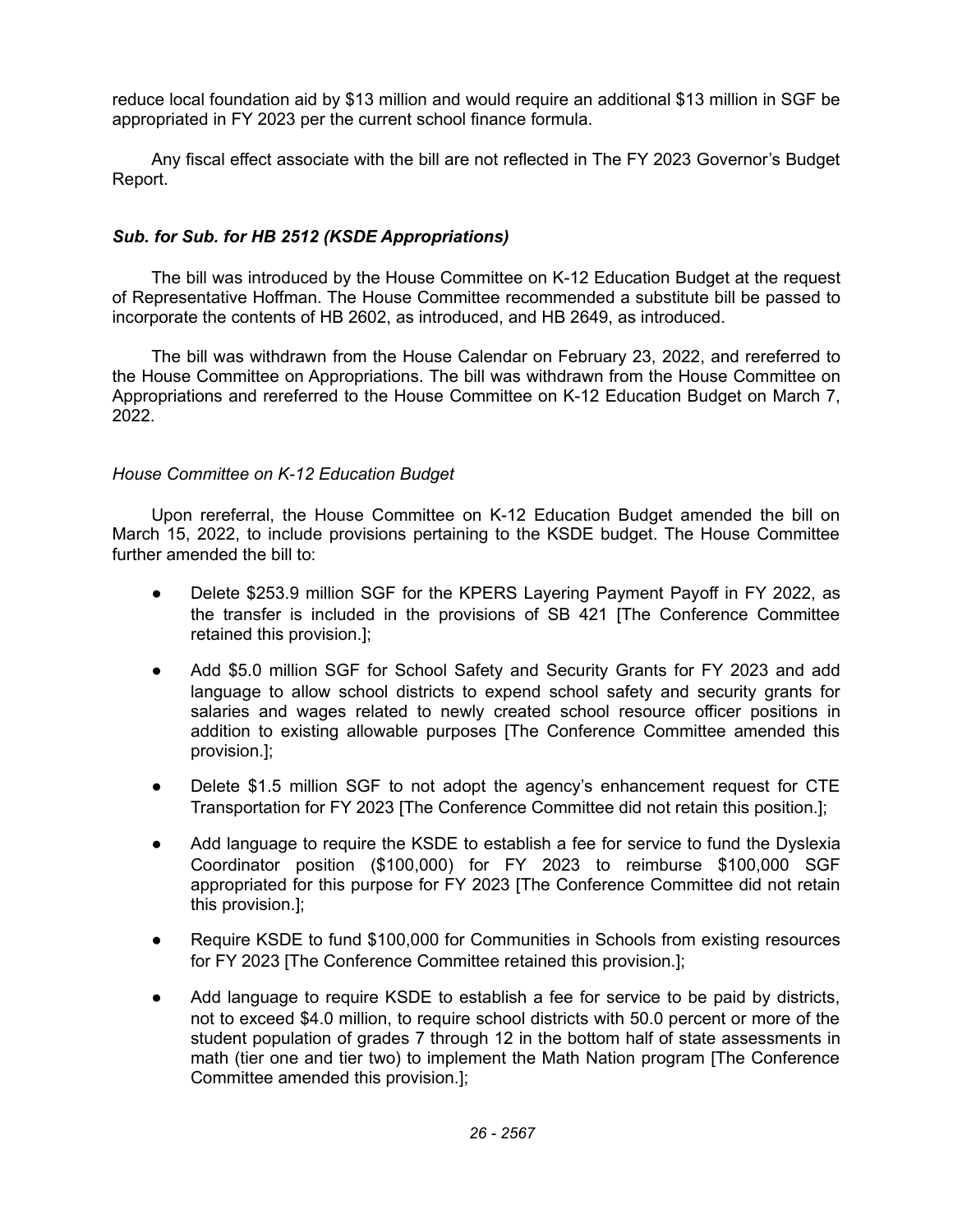- Add language to allow KSDE to distribute excess funds in the Local School District Contributions Checkoff Fund to school districts for FY 2023 [The Conference Committee retained this provision.];
- Add language to allow the Director of the Budget to transfer funds between the agency's SGF accounts for FY 2023 [The Conference Committee retained this provision.];
- Add language to allow KSDE to distribute state aid from the State Safety Fund whenever funds are available instead of by November 1 for FY 2023 [The Conference Committee retained this provision.];
- Add language to continue Capital Improvement State Aid as a revenue transfer from the SGF for FY 2023 [The Conference Committee retained this provision.];
- Insert sections 1, 2, and 12 of HB 2690, to establish the Every Child Can Read Act and amend the school and school districts accountability reports statute [The Conference Committee retained this provision.];
- Insert section 18 of Sub. for HB 2615, to authorize boards of education of school districts to adopt policies to allow students enrolled in grades 6 through 12 to earn course credits through alternative educational opportunities with sponsoring entities [The Conference Committee retained this provision.];
- Insert sections 2 and 3 of HB 2511, as amended, to amend Kansas State High School Activities Association (KSHSAA) reporting requirements and amend the compulsory attendance statute [The Conference Committee retained this provision.];
- Insert section 1 of SB 362, as amended, to require local school boards to annually review state academic assessments and utilize such assessments and the school district's building needs assessment when reviewing and approving the school district's budget [The Conference Committee retained this provision.];
- Amend the Tax Credit Scholarship for Low Income Students Program to include children seven years of age and under as eligible students [The Conference Committee retained this provision.];
- Insert sections 1 and 2 of Sub. for HB 2512 to amend the Virtual School Act to disallow any virtual school from offering or providing any financial incentive for a student to enroll in a virtual school and amend the virtual school finance system to provide funding on a per-course basis for a student who is 19 years of age and under [The Conference Committee retained this provision.]; and
- Insert section 99 of HB 2588, to establish the Capital Improvements State Aid fund and identify transfers as revenue transfers from the SGF [The Conference Committee retained this provision.].

The House Committee recommended the amended contents be incorporated into a substitute for the substitute bill.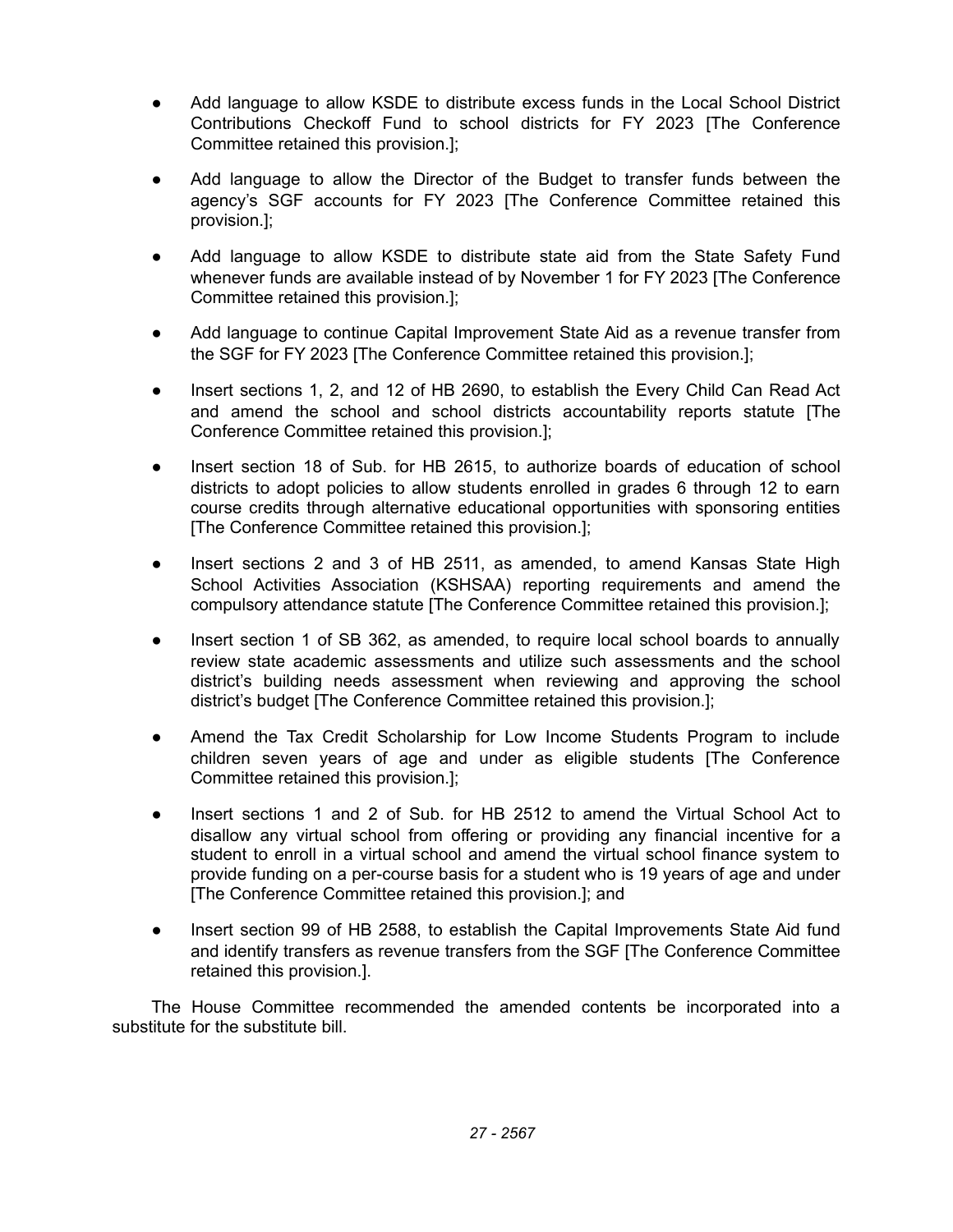### *House Committee of the Whole*

The House Committee of the Whole amended the bill to:

- Change references to the "Math Nation" program to "a virtual math" program [The Conference Committee retained this provision.];
- Clarify that the fee for a virtual math program would be based on the number of students within the district who scored level one or level two on the statewide math assessment in the previous school year rather than all students in the district [The Conference Committee did not retain this provision.]; and
- Change the effective date of the Every Child Can Read Act (New Section 5 and New Section 6) from July 1, 2022, to July 1, 2023 [The Conference Committee retained this position.].

Sub. for Sub. for HB 2512 contains the contents of several bills. The background of each of those bills follows.

# *HB 2512 (Virtual Diploma Completion)*

The bill was introduced the House Committee on K-12 Education Budget at the request of Representative Hoffman.

# *House Committee on K-12 Education Budget*

In the House Committee hearing on the bill, as introduced, **proponent** testimony was provided by a representative from Graduation Alliance, who stated the bill would provide school districts with an additional resource to locate, enroll, and support students that have dropped out of school.

No other testimony was provided.

The House Committee amended the bill to:

- Define "dropout diploma completion virtual student" to include students 19 years of age and under that have not attended school in the current or previous school year and are not reasonably anticipated to return, and have not been counted as full-time or part-time virtual school students at the time the students enroll as dropout completion virtual students;
- Include the contents of HB 2602, as introduced; and
- Include the contents of HB 2649, as introduced.

The House Committee recommended a substitute bill be passed.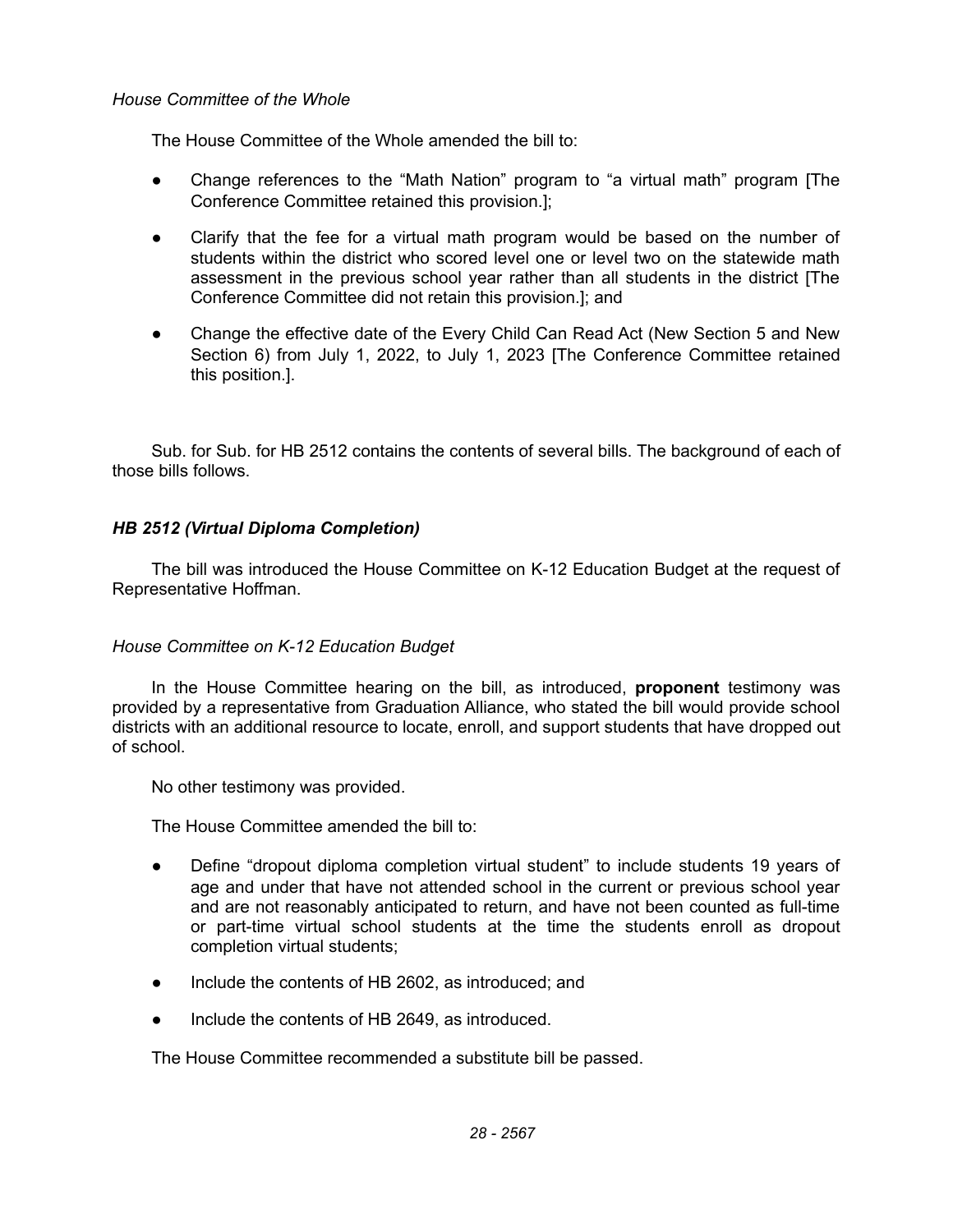[*Note:* Amendments related to HB 2512 were retained in Senate Sub. for HB 2567.]

## *Fiscal Information*

According to the fiscal note prepared by the Division of the Budget on HB 2512, as introduced, enactment of the bill would increase virtual state aid by approximately \$426 per credit earned by a student under the age of 19 with a ratio of completed courses equal to 75.0 percent. KSDE estimates that if 1.0 percent of the state's current 33,200 high school students would qualify for this additional state aid, and would earn six credits, additional state aid that school districts would be entitled to would total  $$848,592$  (33,200 X .01 X  $$426 = $848,592$ ). However, the actual number of students that would qualify is unknown. Any fiscal effect associated with this bill is not reflected in The FY 2023 Governor's Budget Report.

## *HB 2602 (Virtual School Graduation Rates)*

HB 2602 was introduced by the House Committee on K-12 Education Budget at the request of Representative Thomas.

## *House Committee on K-12 Education Budget*

In the House Committee hearing on the bill, as introduced, on February 14, 2022, proponent testimony was provided by Representative Thomas and Insight School of Kansas. The proponents generally stated the bill would more accurately portray virtual school graduation rates and would have a positive impact on graduation rates at traditional brick and mortar schools.

Written-only opponent testimony was provided by the State Board of Education (State Board), which stated the bill would present challenges in addressing graduation rates in virtual and physical schools.

No other testimony was provided.

#### *Fiscal Information*

According to the fiscal note prepared by the Division of the Budget on HB 2602, as introduced, the bill would have no fiscal impact on state aid to school districts or KSDE.

#### *HB 2649 (Virtual School Financial Incentives)*

HB 2649 was introduced by the House Committee on K-12 Education Budget.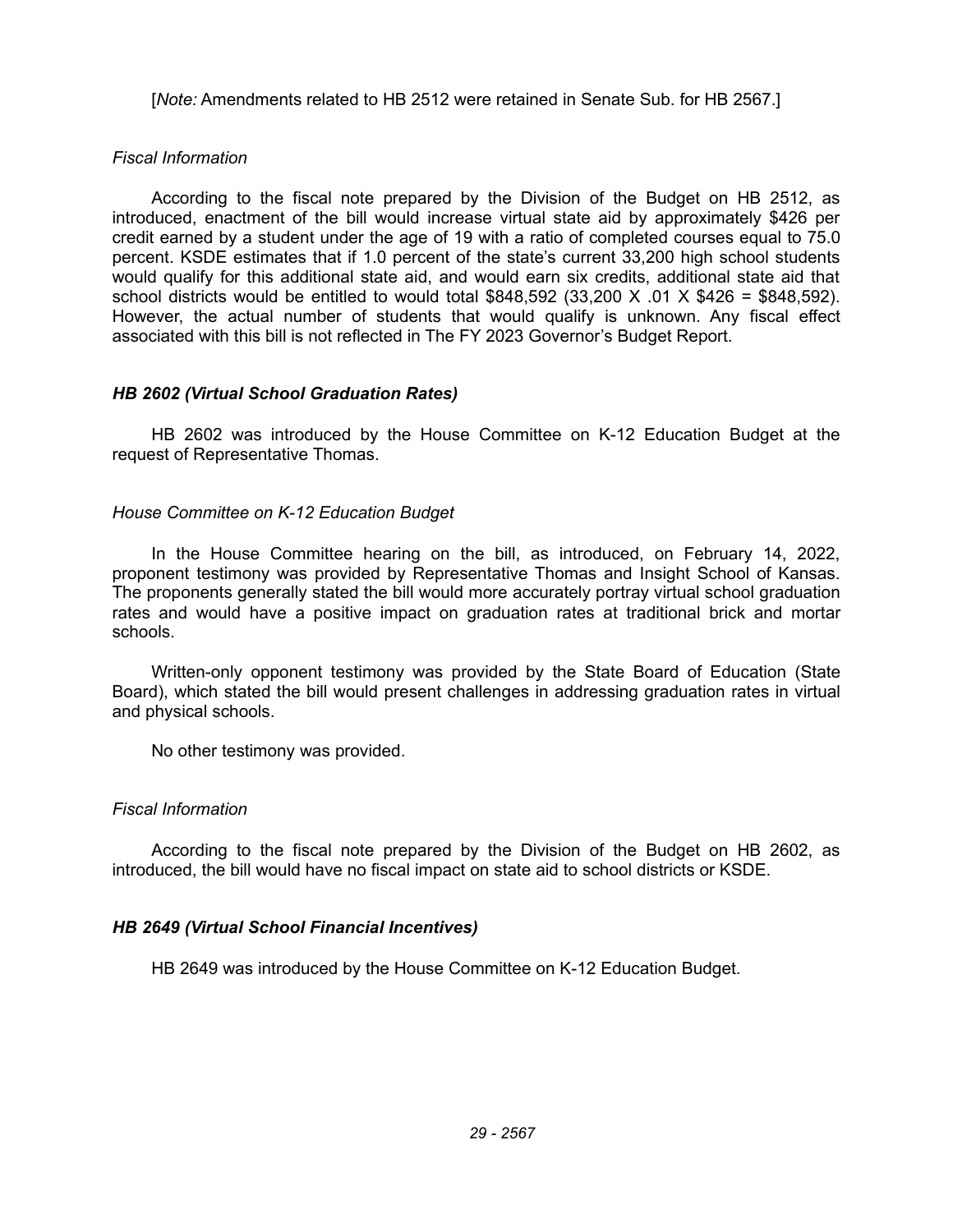#### *House Committee on K-12 Education Budget*

In the House Committee hearing on the bill, as introduced, on February 14, 2022, **proponent** testimony was provided by Representative Estes, who stated the bill would be a proactive measure to prevent the misuse of tax dollars.

No other testimony was provided.

#### *Fiscal Information*

According to the fiscal note prepared by the Division of the Budget on HB 2649, as introduced, the bill would have no fiscal impact on state aid to school districts or administrative costs to KSDE.

#### *HB 2690 (Every Child Can Read Act and School District Accountability Reports)*

HB 2690 was introduced by the House Committee on Appropriations at the request of Representative Williams. The bill was referred to the House Committee on K-12 Education Budget on February 10, 2022.

#### *House Committee on K-12 Education Budget*

In the House Committee hearing on the bill, as introduced, written-only **proponent** testimony was provided by a representative from the Kansas Policy Institute, who generally stated they supported the concept of a bonus pay system for Kansas teachers.

**Opponent** testimony was provided by a representative from the Kansas Association of School Boards who noted the bill appeared to replace existing high-density at-risk weighting with a more narrow purpose of teacher bonuses. Written-only opponent testimony was provided by representatives from Game on for Kansas Schools, Kansas National Education Association, Kansas Parents as Teachers, and the State Board.

No other testimony was provided.

#### *Fiscal Information*

According to the fiscal note prepared by the Division of the Budget (Division) on HB 2690, as introduced, KSDE would need additional staff to manage the required data and reporting that is required, which would begin during FY 2023. The agency would require an additional 5.0 FTE positions at a cost of \$455,000, all from the State General Fund. Of the total cost, the agency's Information Technology Team would need an additional 4.0 FTE Programmer positions at a cost of \$355,000, including fringe benefit costs. Also, included in the estimate is 1.0 FTE Research Analyst position at a cost of \$100,000, including fringe benefits, in the agency's Career Standards and Assessment Team. Any demand transfers to fund the Program would not occur until FY 2025.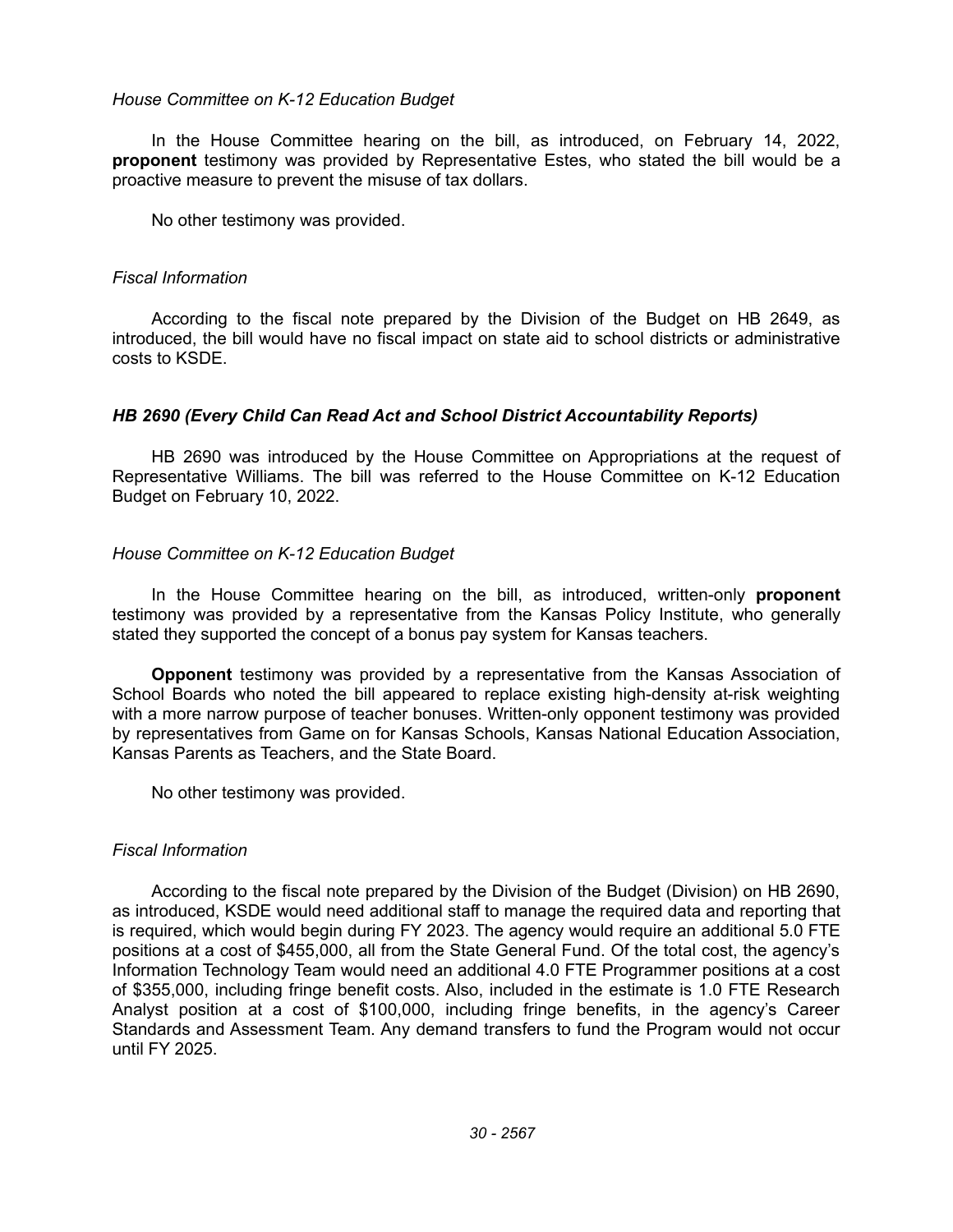KSDE did not estimate the cost of the Program at that time; however, the Division of the Budget notes that according to the latest data in the legal maximum school district general fund spreadsheet for the 2021-2022 school year, the current value of the statewide high-density atrisk weighting in the current school finance formula is \$47.9 million (10,187.7 FTE students X \$4,706 = \$47,943,316). This provides an estimate of the maximum amount that would be available for the program, if it were in effect during FY 2022. The Division also notes that instead of the state aid for high-density at-risk weighting ending in FY 2024, these funds would be used for the program and the state would not realize a state aid expenditure reduction for the sunset of the weighting. Any fiscal effect associated with HB 2690 is not reflected in The FY 2023 Governor's Budget Report.

# *Sub. for HB 2615 (Alternative Educational Opportunities)*

Sub. for HB 2615, as recommended by the House Committee on K-12 Education Budget, incorporates the contents of HB 2553, as amended. The bill was introduced by the House Committee on K-12 Education Budget.

#### *House Committee on K-12 Education Budget*

In the House Committee hearing on the bill, as introduced, **proponent** testimony was provided by Representative Thomas and representatives of Americans for Prosperity and yes.every.kid. Proponents generally stated the bill would give students the opportunity to learn outside of the classroom and prepare them for the workforce.

Neutral testimony was provided by a representative from the Kansas Association of School Boards. Neutral written-only testimony was provided by a representative from the State Board. Neutral testimony generally stated that while the education opportunities may be beneficial for students, the requirement to submit plans to the State Board would put an undue burden on the State Board and stated it would be impractical for the State Board and the KSDE to provide effective evaluation of such programs.

No other testimony was provided.

The House Committee amended the bill to:

- Allow a sponsoring entity of an educational opportunity to petition the State Board to approve an alternative educational opportunity that is provided through such sponsoring entity if the educational opportunity is generally applicable on a statewide or regional basis. The State Board would be required to review such proposal within 90 days and if approved, any school district would be permitted to implement such alternative education opportunity. If denied, the State Board would be required to provide cause of the denial;
- Remove language requiring accountability measures for alternative education opportunities and sponsoring entities;
- Remove language requiring alternative educational opportunities to improve the academic success of students; and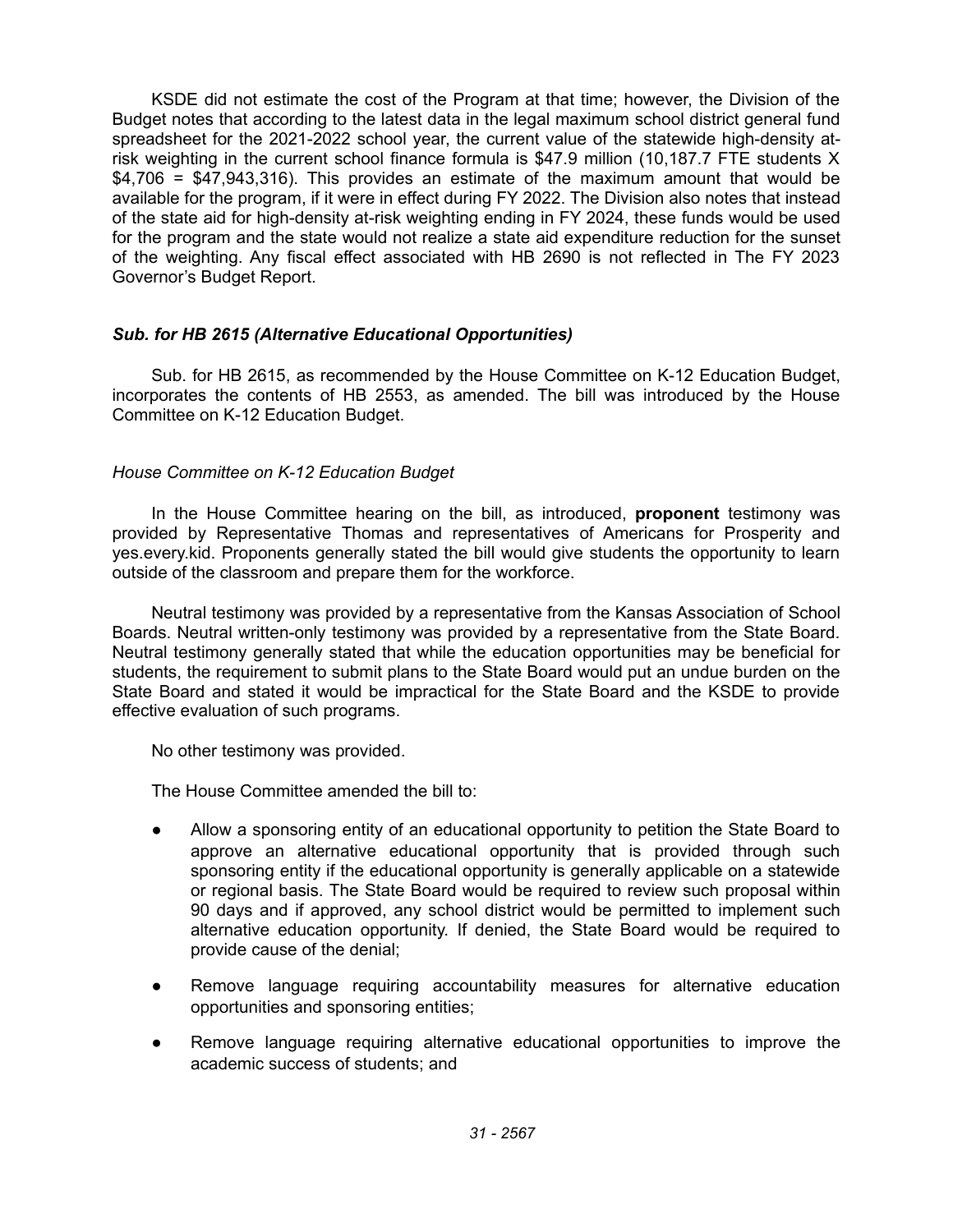● Include the contents of HB 2553, as amended, and HB 2550, as amended. [*Note:* These provisions were not retained in Sub. for Sub. for HB 2512.]

The House Committee recommended a substitute bill be passed.

[*Note:* The House Committee inserted section 18 of Sub. for HB 2615 related to alternative educational opportunities in Sub. for Sub. for HB 2512. These amendments were retained in Senate Sub. for HB 2567.]

## *Fiscal Information*

According to the fiscal note prepared by the Division of the Budget on HB 2615, as introduced, KSDE indicates enactment of the bill would have no fiscal effect on state aid to school districts or any administrative cost to the agency. Any fiscal effect on school districts that would choose to provide alternative educational opportunities for course credit would be borne by the school district.

## *HB 2511 (KSHSAA Reporting and Part-time Enrollment)*

HB 2511 was introduced by the House Committee on K-12 Education Budget at the request of Representative Tarwater.

HB 2511, as amended by the House Committee on K-12 Education Budget, contains the contents of HB 2511, as introduced, and incorporates the contents of HB 2514, as introduced. The background information for the referenced bills follows.

#### *House Committee on K-12 Education Budget*

In the House Committee hearing on the bill, **opponent** testimony was provided by representatives from the KSHSAA and the Kansas Association of School Boards, who generally referenced that students not attending a public school do not have a standing in, or connection to, public schools. Written-only opponent testimony was provided by representatives of the State Board; Douglass High School Athletics Department; USD 265; Holton High School; and Sterling Junior and Senior High School; and by private citizens. These representatives generally stated public school activities should be reserved for public school students, and public school activities are incentives for students attending public schools.

No neutral or **proponent** testimony was provided.

The House Committee amended the bill to include the contents of HB 2514, as introduced.

# *Fiscal Information*

According to the fiscal note prepared by the Division of the Budget on HB 2511, as introduced, KSDE states enactment of the bill would have no fiscal effect on state aid to school districts. Any fiscal effect would be borne by school districts that would be affected by the bill.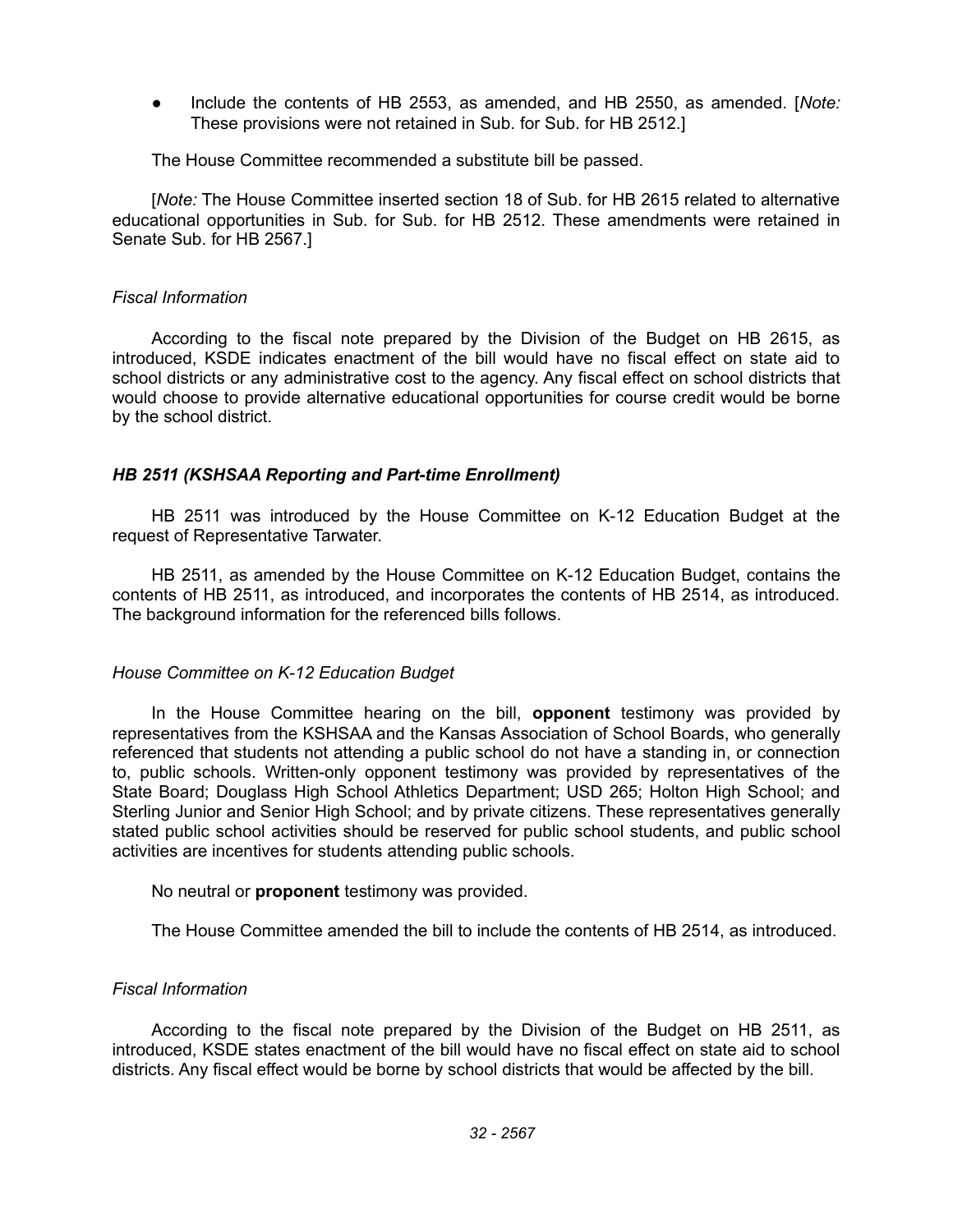HB 2511 was amended to include the contents of HB 2514 regarding compulsory school attendance.

### *HB 2514 (Compulsory School Attendance)*

HB 2514 was introduced by the House Committee on K-12 Education Budget at the request of Representative Estes.

### *House Committee on K-12 Education Budget*

In the House Committee on K-12 Education Budget hearing on the bill, **proponent** testimony was provided by a representative of ExcelinEd in Action. Written-only proponent testimony was provided by representatives from the organization yes. every. kid. and Americans for Prosperity. Proponents generally stated the bill would be positive for public schools, would empower families to engage with public schools on their own terms, and would allow children to have their individual educational needs met.

Written-only **opponent** testimony was provided by a representative from the Kansas National Education Association, who stated the bill was vague and created an unfunded burden on local school districts.

No neutral testimony was provided.

## *Fiscal Information*

According to the fiscal note prepared by the Division of the Budget on HB 2514, as introduced, KSDE indicates the fiscal effect for the enactment of HB 2514 cannot be estimated. KSDE notes that those full-time public-school students who would opt to become part-time private school students would result in an eventual lower state aid to school districts, as it would lower the FTE student count in the school finance formula. Conversely, those private school students who would opt to become part-time public-school students would increase the FTE student count in the school finance formula and would increase state aid to school districts. However, KSDE cannot estimate the net effect on FTE student count from the enactment of HB 2514. Any fiscal effect associated with HB 2514 is not reflected in The FY 2023 Governor's Budget Report.

# *SB 455 (Open Enrollment)*

The bill was introduced by the Senate Committee on Education at the request of Senator Erickson.

# *Senate Committee on Education*

In the Senate Committee hearing, **proponent** testimony was provided by representatives of Americans for Prosperity–Kansas, Excel in Ed in Action, and the Kansas Policy Institute. Proponents generally stated the bill would benefit students by allowing them to select the school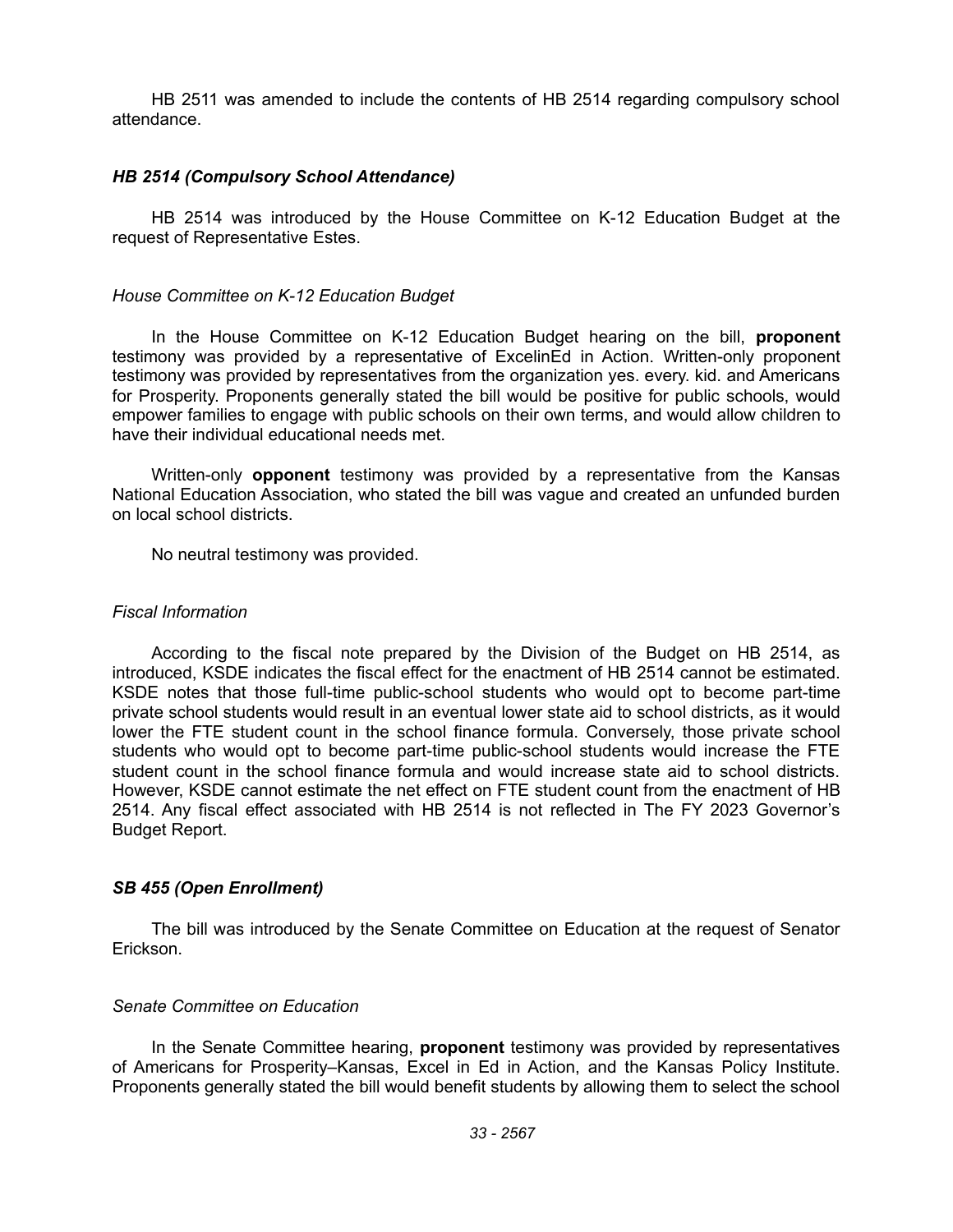best for their educational needs. Written-only proponent testimony was provided by a representative of yes. every kid. and a private citizen.

**Opponent** testimony was provided by representatives of the Kansas Association of School Boards, Kansas School Superintendents Association, and USA–Kansas. The opponents generally stated these types of transfers already occur and work well without the bill. The opponents also stated this is an issue that should be left to local control. Written-only opponent testimony was provided by representatives of the Kansas National Education Association, State Board of Education, USD 229 Blue Valley Schools, and USD 233 Olathe Public Schools.

The Senate Committee amended the bill with the following changes:

- Require adoption of transfer policies by every school district and that such policies be published on the district website [The Conference Committee retained this provision.];
- Have the transfer process begin during the 2023–2024 school year rather than the 2022–2023 school year [The Conference Committee amended this provision.];
- Define the determination of capacity to be based upon student teacher ratios [The Conference Committee retained this provision.];
- Establish dates by which specific elements of the transfer process must be completed by [The Conference Committee retained this provision.];
- Establish a lottery process to determine acceptance of nonresident students if the number of applications exceed a district's capacity [The Conference Committee retained this provision.];
- Clarify sibling priority for nonresident transfers [The Conference Committee retained this provision.];
- Change the length of transfer from one year transfers to the graduation of the student from high school [The Conference Committee retained this provision.];
- Limit transfers to two times per school year [The Conference Committee did not retain this provision.];
- Clarify that districts are not required to provide transportation for nonresident students [The Conference Committee retained this provision.]; and
- Amend reporting and audit requirements. [The Conference Committee retained this provision.]

# *Fiscal Information*

No fiscal note was available at the time of committee action on the bill.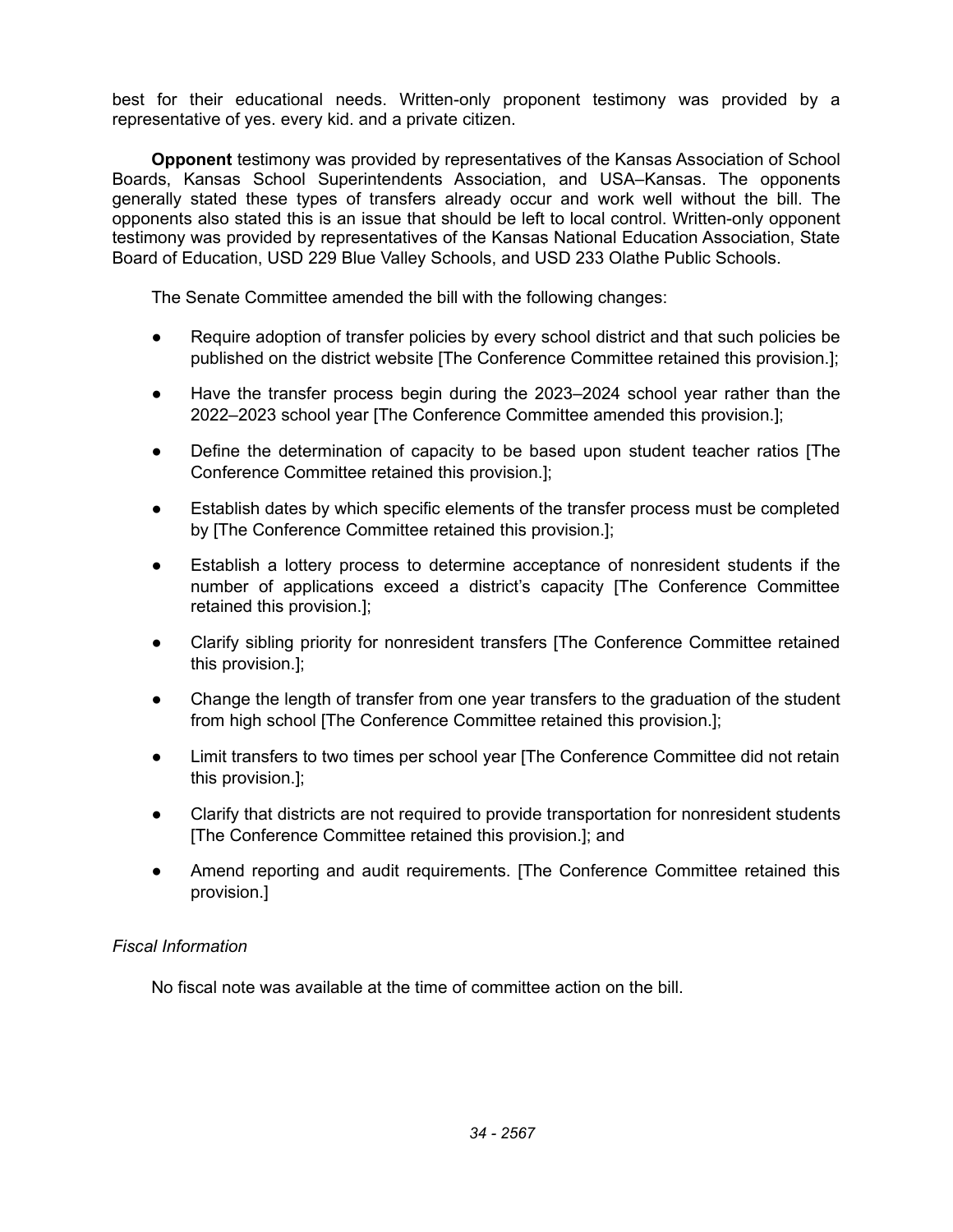### *SB 362 (Using Needs Assessment in the Budget Process)*

The bill was introduced by the Senate Committee on Education at the request of the Kansas Policy Institute.

## *Senate Committee on Education*

In the Senate Committee hearing, **proponent** testimony was provided by representatives of Educational Management Consultants and the Kansas Policy Institute. The proponents generally stated the bill was necessary due to few districts conducting needs assessments and the need to focus on individual buildings to guide district spending.

Neutral testimony was provided by representatives of the Kansas Association of School Boards, Kansas School Superintendent Association, and United School Administrators of Kansas. The conferees generally stated their concerns were for the added burden the bill could place upon district staff and current vagueness within how building needs assessment should be accomplished.

No other testimony was provided.

The Senate Committee amended the bill to change school board "preparation" of the budget to "approval," change references to "each student" to "all students" with regard to academic expectations, replace achievement of grade level proficiency to achieving above level 2 on state assessments, and require budget information and assessment documentation to be published on the school district's website.

#### *Fiscal Information*

According to the fiscal note prepared by the Division of the Budget on SB 362 as introduced, KSDE states any cost associated with enactment of the bill would be negligible and impact only local school districts.

#### *Sub. for HB 2662 (Surveys)*

Sub. for HB 2662, as recommended by the House Committee on K-12 Education Budget, incorporates the contents of HB 2662, as introduced, and HB 2513, as introduced.

#### *HB 2662 (Parent's Bill of Rights)*

The bill was introduced by the House Committee on K-12 Education Budget at the request of Representative Williams.

#### *House Committee on K-12 Education Budget*

In the House Committee hearing on the bill, **proponent** testimony was provided by a representative from the Goldwater Institute, Kansas Family Voice, and Kansas Policy Institute.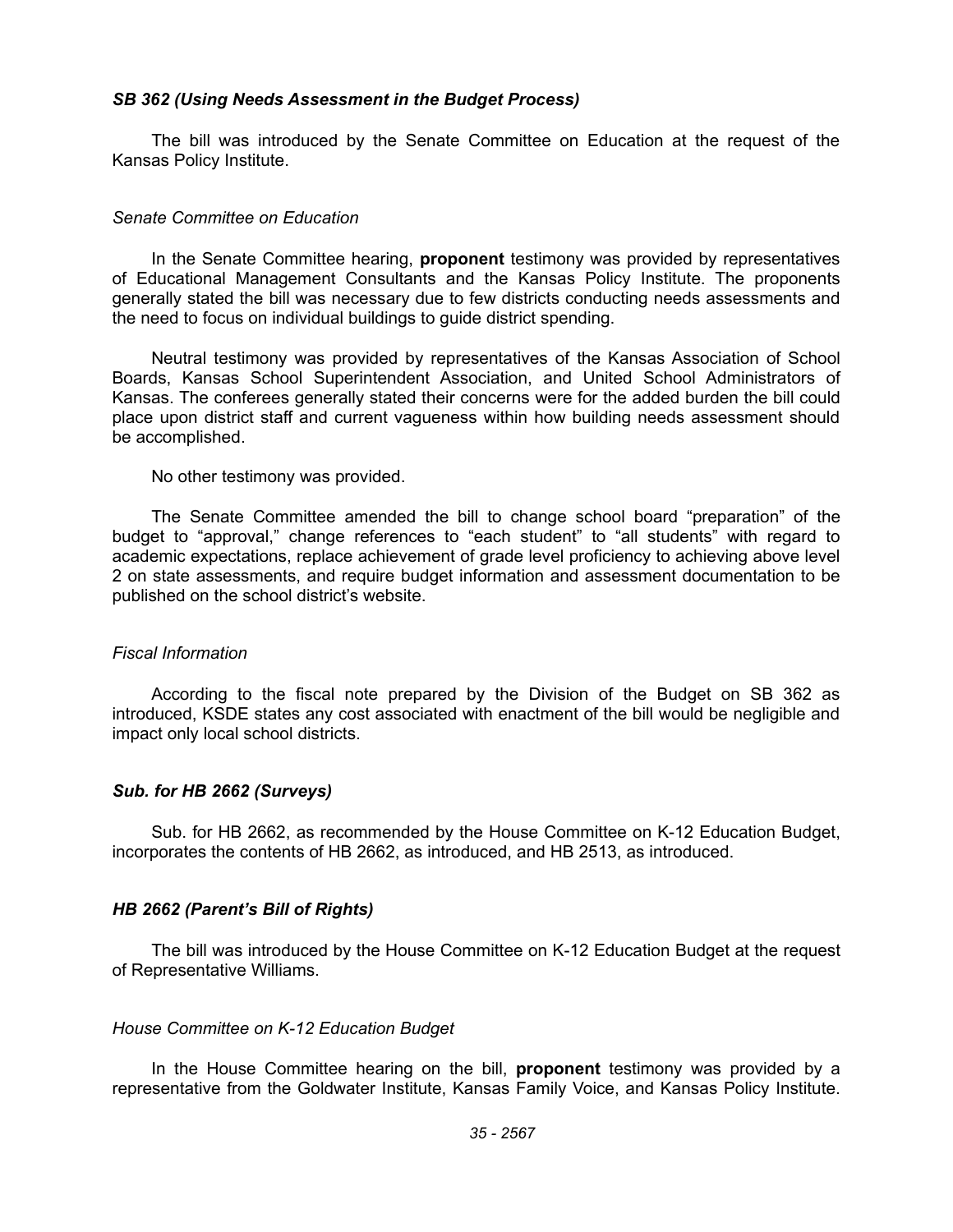Written-only proponent testimony was provided by representatives from Americans for Prosperity Kansas, Opportunity Solutions Project, and Wisconsin Policy for Law & Liberty. Proponents generally stated the bill would increase transparency for parents, would make learning materials more easily accessible to parents, and would more clearly differentiate the roles of parents and teachers.

Written-only neutral testimony was provided by a representative of the Kansas State Parent Teacher Association. The neutral testimony generally stated the bill would increase parental engagement, but stated the bill lacked clarity.

**Opponent** testimony was provided by representatives from ACLU of Kansas, Equality Kansas, Game on for Kansas Schools, Immunize Kansas Coalition, Kansas Action for Children, Kansas Interfaith Action, Kansas National Education Association, Kansas State Nurses Association, USD 313 (Buhler), and two private citizens. Opponents generally stated the bill would limit student access to different perspectives, lead to teachers leaving the profession, and put undue work burdens on teachers.

Written-only opponent testimony was provided by the Immunize Kansas Coalition, Kansas Educators Support Foundation, Kansas People of Color Action Coalition, Kansas Association of School Boards, Kansas City Kansas Public Schools, League of Women Voters of Kansas, Mainstream Coalition, Mid America Immunization Coalition, State Board of Education, USD 204 (Bonner Springs), USD 215 (Lakin), USD 355 (Ellinwood), USD 382 (Pratt), USD 400 (Smoky Valley), USD 466 (Scott City), and private citizens. These representatives generally stated the bill would put an undue burden on teachers and would limit the educational opportunities of students.

The House Committee amended the bill to:

- Make technical amendments for clarity throughout the bill;
- Require school districts to post materials they reasonably expect to use in the upcoming school year before the school year begins;
- Remove provisions that would require school districts to review all library materials purchased or obtained by the school district in the last five years to determine if parental review is recommended for each material;
- Remove provisions related to the promotion of harmful materials to minors, including a provision that would remove the affirmative defense to the crime for public and private K-12 schools;
- Create separate sections regarding academic learning materials and social emotional learning materials;
- Amend the definition of "activities" and "learning materials"; and
- Incorporate the contents of HB 2513.

The House Committee recommended a substitute bill be passed.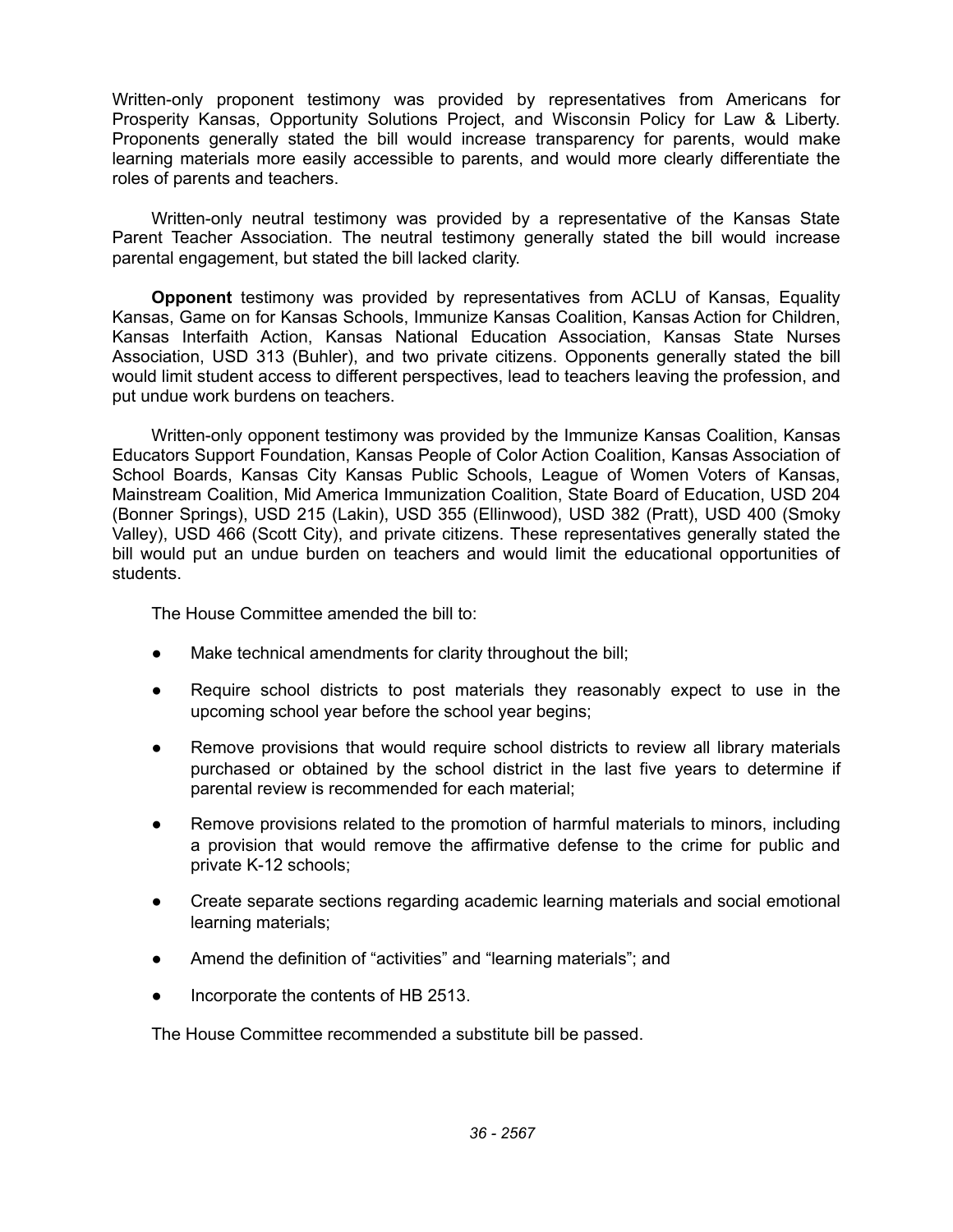The bill was withdrawn from the House calendar on February 23, 2022, and referred to the House Committee on Appropriations. The bill was withdrawn from the House Committee on Appropriations on March 7, 2022, and re-referred to the House Committee on K-12 Education Budget. The House Committee amended the substitute bill on March 15, 2023, to:

- Include requirements for school districts to post policies and procedures related to suicide awareness and prevention programming, training, and crisis plans required pursuant to the Jason Flatt Act on the parent transparency portal;
- Amend requirements for library materials purchased on and after July 1, 2023, to be reviewed;
- Apply the requirements of the bill to teachers, administrators, social workers, psychologists, and nurses; and
- Allow school personnel to administer a suicide risk assessment or screening tool if such personnel becomes aware of a credible report of a suicide risk from the student, student's peers, or school staff. The school personnel would be required to make an attempt to notify the parent verbally and obtain written consent prior to the administration of the assessment or screening tool; however, if consent could not be obtained within a reasonable time, the risk assessment or screening tool could be administered and the school personnel would be required to notify the parent or guardian of the administration of such assessment or screening tool and, as soon as contact with the parent or guardian is made, provide the parent or guardian all information obtained from the risk assessment or screening tool administered to the student.

# *Fiscal Information*

According to the fiscal note prepared by the Division of the Budget on HB 2662, as introduced, the Kansas Department of Education (KSDE) indicates enactment of the bill would have no fiscal effect on state aid to school districts. The bill would have negligible administrative costs for the agency. However, the bill would have significant administrative costs for school districts, likely costing millions of dollars to develop the parent transparency portals and to review each book, magazine, or other material offered in a school library; however, the costs for each individual school district would vary and cannot be estimated.

The KSDE indicates the bill has the potential for increasing litigation in the courts because of the new violation created by the bill. If it does, there would be a fiscal effect on the operations of the court system. However, it is not possible to estimate the number of additional court cases that would arise or how complex and time-consuming they would be. As a result, a fiscal effect cannot be determined. In any case, the fiscal effect would most likely be accommodated within the existing schedule of court cases and would not require additional resources.

Any fiscal effect associated with enactment of HB 2662 is not reflected in The FY 2023 Governor's Budget Report.

[*Note:* Provisions related to the Parent's Bill of Rights were not retained in Senate Sub. for HB 2567.]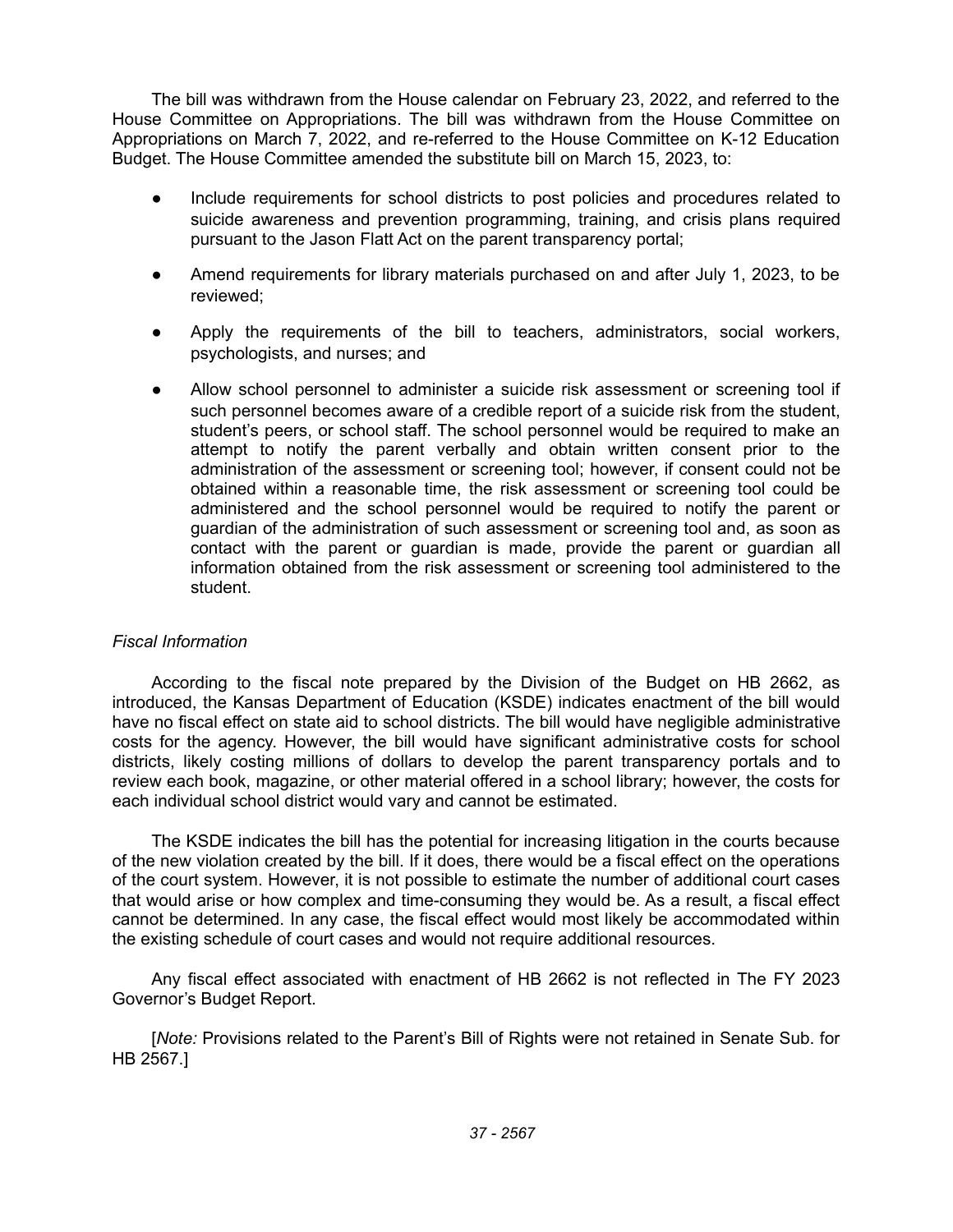# *HB 2513 (Surveys)*

The bill was introduced by the House Committee on K-12 Education Budget at the request of Representative Hoffman.

## *House Committee on K-12 Education Budget*

In the House Committee hearing on the bill, **proponent** testimony was provided by representatives from Culture Shield Network and Educational Management Consultants, as well as three private citizens. Written-only proponent testimony was provided by private citizens. Proponents generally stated the bill would increase transparency for parents and remove potentially sensitive questions in surveys.

Neutral written-only testimony was provided by a representative of Greenbush Education Service Center. The testimony stated the organization supports transparency and parental consent in the administration of surveys; however, the testimony stated, these practices and protocols are already in place.

No other testimony was provided.

## *Fiscal Information*

According to the fiscal note prepared by the Division of the Budget on HB 2513, as introduced, the KSDE states the enactment of HB 2513 would have no fiscal effect on state aid to school districts; however, the agency notes that there would be additional administrative costs for local school districts, but these additional costs cannot be estimated.

# *HB 2716 (Kansas Hero's Scholarship Act)*

The bill was introduced by the House Committee on Appropriations at the request of Representative Waymaster.

#### *House Committee on Appropriations*

In the House Committee hearing on March 7, 2022, **proponent** testimony was provided by representatives of the Board of Regents, Fraternal Order of Police, and United WE and a representative of the Kansas Association of Chiefs of Police, Kansas Sheriffs Association, and Kansas Peace Officers Association. Proponents generally spoke to the additional definitions adding clarification, which would help the program be administered. Proponents also noted additional funding would allow more participation in the program.

There was no neutral or **opponent** testimony provided.